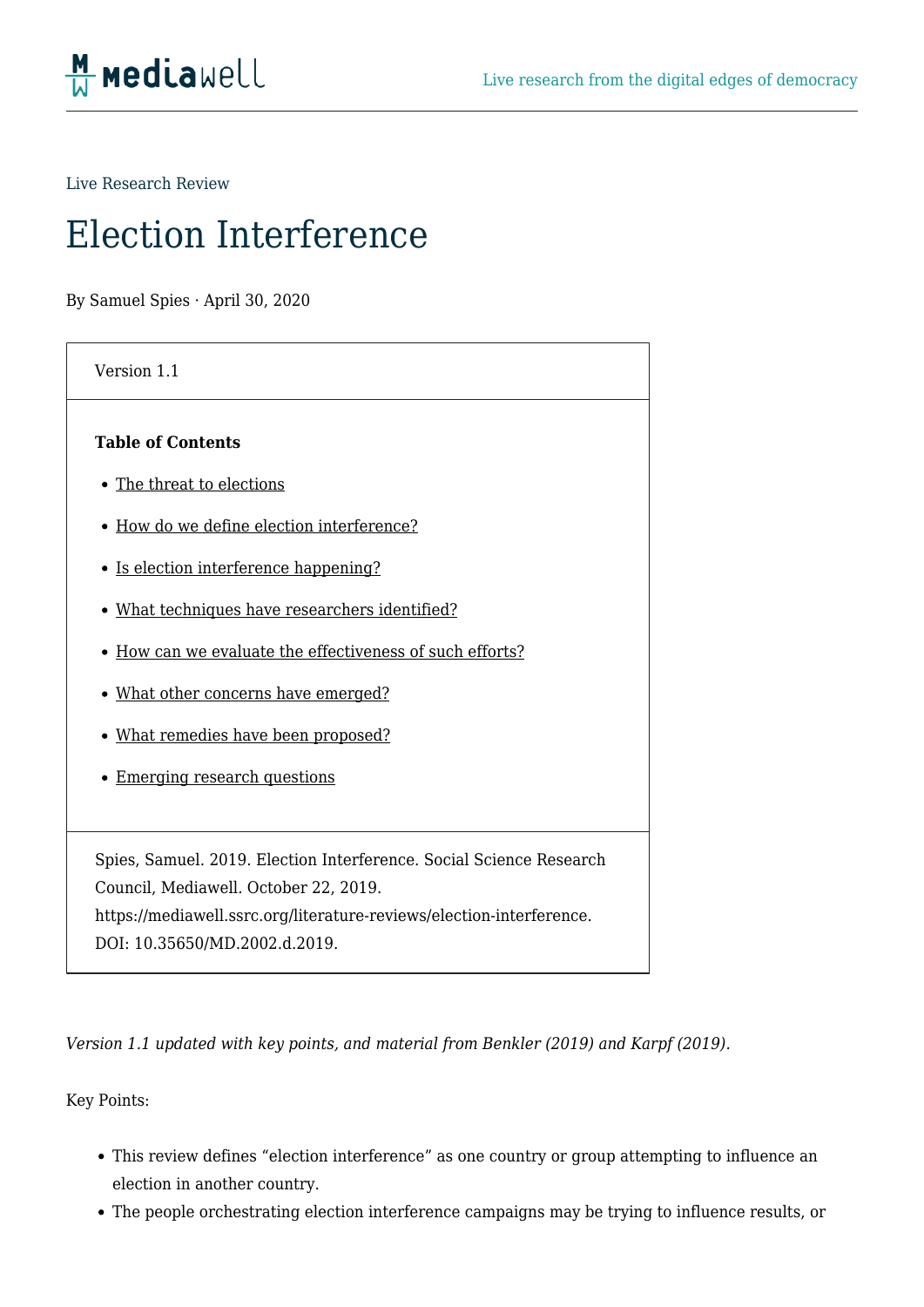they may be simply trying to cast doubt on election processes themselves.

- It is important to distinguish between negative advertising, which can be intended to reduce turnout, and actual voter suppression efforts like voter ID laws. Negative advertising tends to have relatively minimal measurable effects.
- There's little to no evidence that Russian manipulation on social media in the 2016 US election directly influenced any results, but disinformation campaigns can still have serious consequences for democracies (Benkler 2019, Karpf 2019).

#### The threat to elections

This literature review addresses the concept of election interference, specifically online or digital election interference. The phenomenon has gained a great deal of popular and scholarly attention in the last few years, particularly following the election of Donald Trump in the United States, the Brexit campaign, and accusations of foreign meddling in European elections (Tucker et al. [2018](https://mediawell.ssrc.org/citation/social-media-political-polarization-and-political-disinformation-a-review-of-the-scientific-literature/)). However, as we discuss below, these issues are not limited to wealthy Western nations. Societies around the world are grappling with how to secure their elections.

This research review begins with a working definition of election interference, before discussing research on election interference techniques, their effectiveness, related concerns, and possible remedies.

Social scientists and civil society organizations have been analyzing the 2018 elections in Brazil, as well as recent and upcoming elections in India, South Africa, Nigeria, and elsewhere. As their findings emerge, we will update this research review with particular attention to countries, events, and trends in the Global South.

#### How do we define election interference?

Defining election interference is not as straightforward as it might seem. Elections and referendums inherently involve persuading voters to favor one candidate or position over another. As long as there have been elections, seemingly, there have been efforts at persuasion and manipulation that cross ethical and legal lines. Campaigns, candidates, and their allies have long employed tactics ranging from dishonest advertising to outright skullduggery. Long before personal computers and smartphones, governments sought to repress electorates or manipulate results within their own borders. Since the colonial era, countries have often interfered in elections in their colonies, client states, and regional rivals. According to one survey, the US and the USSR/Russia combined to intervene in nearly one in nine national elections worldwide between 1946 and 2000, with tactics ranging from campaign funding to threats or sabotage (Levin [2016](https://mediawell.ssrc.org/citation/when-the-great-power-gets-a-vote-the-effects-of-great-power-electoral-interventions-on-election-results/)).

In this light, where should researchers attempt to draw lines between dirty-politics-as-usual and election interference? Much of the scholarly attention in recent years has focused on potential foreign interference in the Brexit referendum (June 2016), US presidential election (November 2016), French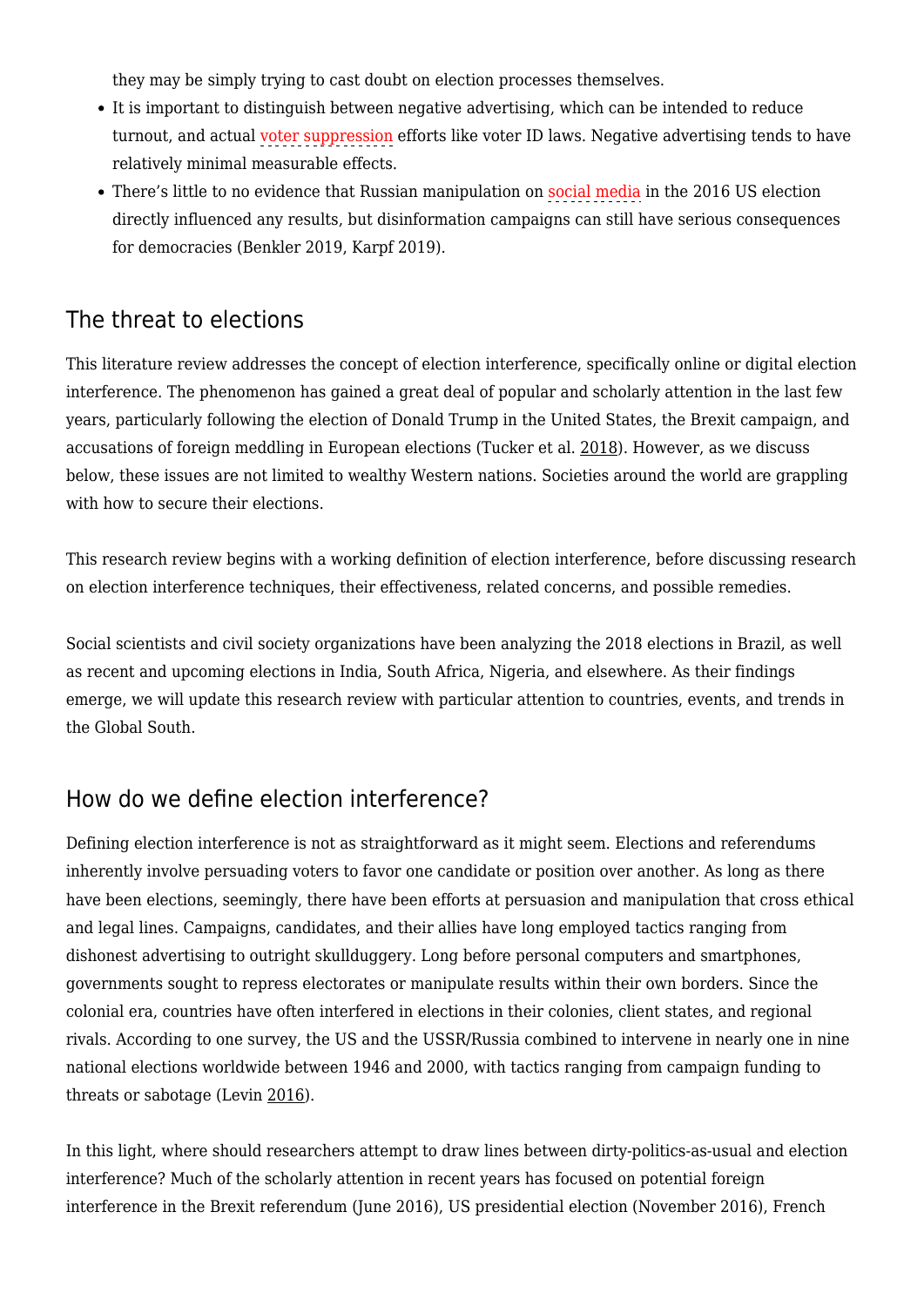presidential election (spring 2017), and other major political contests in wealthy Western nations. "Foreign interference" in many of these cases has come to mean state-sponsored interference efforts by the Russian government and its military intelligence service, the GRU. However, many of the same Russian techniques that we describe below are within reach of nonstate actors, as the widespread use of digital technologies has lowered the entry barrier for election espionage and manipulation.

Because of this growth in scholarship, for the purposes of this research review, we treat "election interference" as attempts by a foreign nation or outside group to manipulate opinion and sway results in another polity's election. This is in keeping with Martin and Shapiro's ([2019\)](https://mediawell.ssrc.org/citation/trends-in-online-foreign-influence-efforts-empirical-studies-of-conflict/) ongoing database of "foreign influence efforts," though not all of their identified campaigns targeted elections per se. This focus on foreign interference would exclude operations like the "fake news" network of Macedonian youth (Persily [2017;](https://mediawell.ssrc.org/citation/the-2016-u-s-election-can-democracy-survive-the-internet/) Tucker et al. 2018; Silverman and Alexander [2016;](https://mediawell.ssrc.org/citation/how-teens-in-the-balkans-are-duping-trump-supporters-with-fake-news/) Subramanian [2017](https://mediawell.ssrc.org/citation/meet-the-macedonian-teens-who-mastered-fake-news-and-corrupted-the-us-election/)) who worked to enrich themselves with ad revenue, but would include similar, contracted "service provider" efforts that were financed by a government.

However, we also follow Applebaum et al. [\(2017](https://mediawell.ssrc.org/citation/make-germany-great-again-kremlin-alt-right-and-international-influences-in-the-2017-german-elections/), 20) in noting that the idea of "inside" and "outside" actors is becoming more and more complicated. In a report, Applebaum et al. point to a "rapid expansion of transnational networks of disinformation and toxic speech," networks that combine both state and nonstate actors with "rapidly shifting alliances." As research coalesces around these trends, we may expand our definition of election interference. Our research review on "Producers of Disinformation" discusses scholarship on disinformation more broadly, including political and commercial motivations.

It is also important to differentiate between negative advertising—which can be intended to reduce turnout—and actual voter suppression efforts like discriminatory laws, purged rolls, and tricks like those designed to fool voters into trying to vote by text message (Levine [2018](https://mediawell.ssrc.org/citation/the-informed-voters-guide-to-making-sure-your-vote-counts/)). In the United States, concrete forms of voter suppression such, as photo ID laws that target poor and minority voters, are often justified with partisan claims of "voter fraud" and ballot tampering, claims that historically have been almost entirely unjustified (Bump [2019](https://mediawell.ssrc.org/citation/analysis-a-resignation-in-texas-is-a-reminder-of-how-trumps-vote-fraud-claims-come-up-empty/); Waldman [2018\)](https://mediawell.ssrc.org/citation/looks-like-an-actual-case-of-election-fraud-has-occurred-guess-whos-responsible/). Voter suppression is sometimes conflated with negative advertising in both popular conversation and academic writing. Despite the prevalence—one might even say ubiquity—of negative advertising and accompanying hand-wringing over the decline of public discourse, evidence indicates that negative advertising has little effect on voter behavior and turnout (Brooks [2006;](https://mediawell.ssrc.org/citation/the-resilient-voter-moving-toward-closure-in-the-debate-over-negative-campaigning-and-turnout/) Lau, Sigelman, and Rovner [2007;](https://mediawell.ssrc.org/citation/the-effects-of-negative-political-campaigns-a-meta-analytic-reassessment/) Malloy and Pearson-Merkowitz [2016](https://mediawell.ssrc.org/citation/going-positive-the-effects-of-negative-and-positive-advertising-on-candidate-success-and-voter-turnout/); compare Krupnikov [2014,](https://mediawell.ssrc.org/citation/how-negativity-can-increase-and-decrease-voter-turnout-the-effect-of-timing/) who argues that effects vary with context). What we do not yet know is whether online disinformation campaigns as an election interference strategy are more like negative advertising in their effects—relatively minimal—or if they need to be considered alongside more material voter suppression tactics.

This leads us to one important caveat about digital election interference. As yet, we have no idea whether or not such campaigns have ever swung an election, just as we still don't know if online political advertising actually works (Fowler, Franz, and Ridout, [forthcoming](https://mediawell.ssrc.org/citation/online-political-advertising-in-the-united-states/)). Given the extreme difficulty of measuring things like audience exposure to information and voter behavior, we may never know how effective disinformation campaigns can be. It is entirely possible that disinformation campaigns have not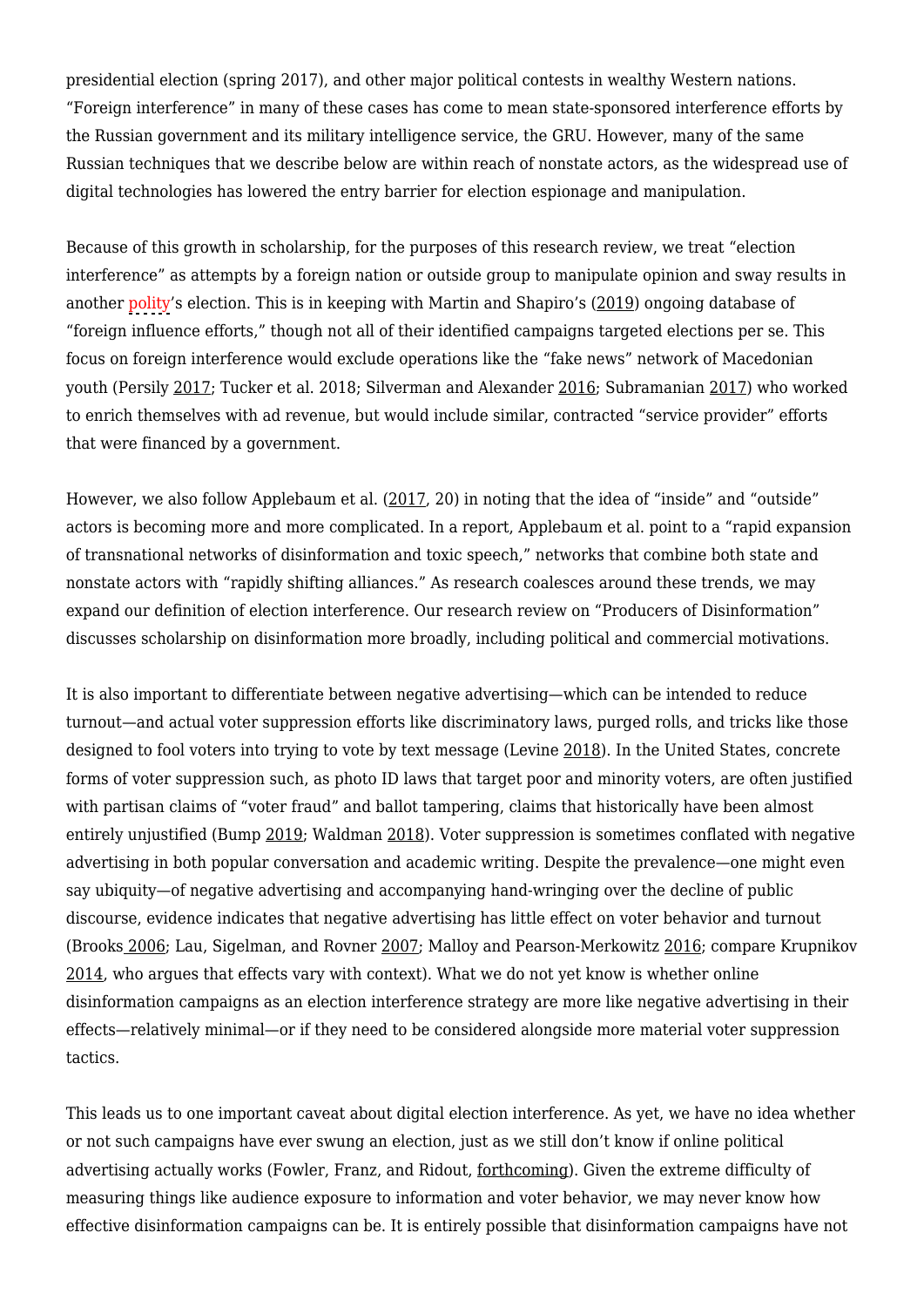had any meaningful effect on elections and that their primary result has been to distract us from other problems and further poison polarized political processes. As societies, we have not yet established the appropriate levels of concern over our (undeniably problematic) poisoned information environments. If we ascribe too much power to producers of disinformation, are we actually furthering their goals?

# Is election interference happening?

Under our working definition, cross-border election interference is certainly occurring in a variety of global contexts. Russia has been accused of attempting to polarize electorates and manipulate elections and referendums in the United States, France, and Britain (Brattberg and Maurer [2018\)](https://mediawell.ssrc.org/citation/russian-election-interference-europes-counter-to-fake-news-and-cyber-attacks/). Further, Iran has been accused of trying to polarize US voters and mount disinformation campaigns targeted at regional rivals (FireEye [2018\)](https://mediawell.ssrc.org/citation/suspected-iranian-influence-operation-leverages-network-of-inauthentic-news-sites-social-media-targeting-audiences-in-u-s-uk-latin-america-middle-east/), while news reports have said China has sought to undermine officials and elections in Taiwan (Follain, Lin, and Ellis [2018](https://mediawell.ssrc.org/citation/china-ramps-up-cyberattacks-on-taiwan/); Martin and Shapiro 2019; Rogin [2018](https://mediawell.ssrc.org/citation/chinas-interference-in-the-2018-elections-succeeded-in-taiwan/)). In their database compiled from news media reports, Martin and Shapiro (2019) identified 53 foreign influence efforts aimed at 24 countries from 2013 to 2018, with nearly 40 percent aimed at the United States. Again, not all of those campaigns specifically targeted elections, but Martin and Shapiro's database indicates the known scale of the problem.

It also seems likely that the field of election interference will widen. Freelance "service providers" with experience in dark-web operations, counterfeit pharmaceutical sales, and online ad fraud could put election interference troll-farm tactics within easy reach of smaller states and nonstate actors (Ferrara [2017\)](https://mediawell.ssrc.org/citation/disinformation-and-social-bot-operations-in-the-run-up-to-the-2017-french-presidential-election/). Political parties or interest groups could contract for short-term voter polarization or disinformation campaigns without the need to develop their own expertise or fund permanent operations.

It has been difficult for researchers to reach consensus on the specifics of foreign election interference, which are complicated by the question of intent, and by the opaque relationships between state and nonstate actors. For example, given the limited nature and effects of Russian trolling around Brexit, some observers argue that Russia was not engaged in a concerted attempt to interfere in the referendum despite opportunistic trolling with a pro-leave hashtag (Nimmo, Brookie, and Karan [2018](https://mediawell.ssrc.org/citation/trolltracker-twitters-troll-farm-archives/)). Similarly, there is less research consensus on whether the Kremlin attempted to interfere in the 2017 German elections. Through a combination of media monitoring and investigative journalism, Applebaum et al. (2017) found clear ideological bias from Kremlin-aligned German-language media outlets, which were consistently negative of parties and politicians other than the far-right AfD. Russian-controlled media pushed anti-immigration and election fraud conspiracy narratives, mirroring the nativist discourse in the US political scene. A pro-Kremlin botnet amplified AfD messaging mixed with commercial and pornographic content indicating that at least some accounts blend ideological and commercial motivations. Researchers contacted Russia-based freelance botnet operators who gave a price quote of  $\epsilon$ 2,000 for a package of 15,000 tweets and retweets. On the other hand, Brattberg and Maurer (2018) found no reports of significant interference in Germany's election directed by the Russian government, speculating that despite having laid groundwork for a manipulation campaign, the Kremlin perhaps decided not to run the risk of damaging its relationship with Berlin.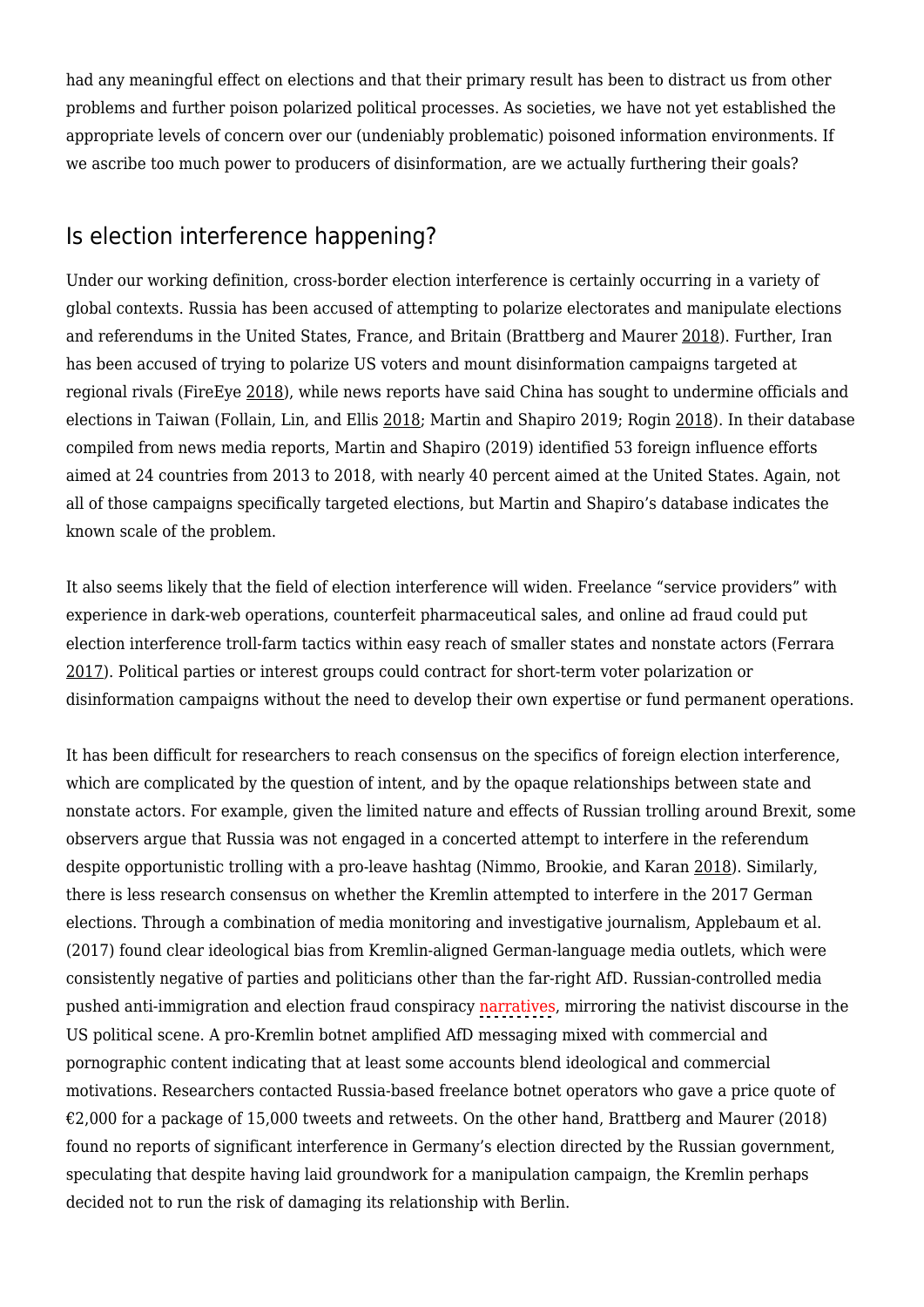In recent years, according to a report from security firm FireEye, web pages and social media accounts linked to Iran have published and disseminated information supportive of Iranian and Palestinian interests while denigrating Saudi Arabia, Israel and the Trump administration. Some accounts, pretending to be those of US leftists, urged support for Bernie Sanders and candidates aligned with him. The report cautioned, however, that the Iranian influence campaign did not appear to be solely designed to interfere in the 2018 US midterms, as it also targeted audiences and issues outside of US politics, such as support for Venezuelan leader Nicolás Maduro (FireEye 2018).

While interference campaigns aimed at Western democracies have attracted the most attention since 2016, there is growing concern that countries in the Global South will see effective disinformation campaigns aimed at their elections (Cunliffe-Jones [2018\)](https://mediawell.ssrc.org/citation/the-focus-of-misinformation-debates-shifts-south/). Opponents of Jair Bolsonaro accused his backers of running a widespread and illegal disinformation campaign on WhatsApp leading up to the Brazilian election in late 2018 (Phillips [2018\)](https://mediawell.ssrc.org/citation/bolsonaro-business-backers-accused-of-illegal-whatsapp-fake-news-campaign/), though this disinformation campaign seems to have originated within the polity. India held general elections in 2019, and around a dozen presidential or general elections have taken place or are scheduled in African countries, including in Nigeria and South Africa, the continent's two largest economies (Cunliffe-Jones 2018; Tshabalala [2018\)](https://mediawell.ssrc.org/citation/ahead-of-african-elections-unlock-partnerships-with-fact-checkers/).

### What techniques have researchers identified?

Automated social media accounts—bots—are a crucial tool of contemporary political communication, including disinformation or propaganda campaigns (Woolley, forthcoming). Using data from network analysis company Graphika, Hindman and Barash [\(2018](https://mediawell.ssrc.org/citation/disinformation-fake-news-and-influence-campaigns-on-twitter/), 42) found that a "supercluster of densely interlinked, heavily followed accounts [played] a large role in the spread of fake news and disinformation on Twitter," and that many of those accounts kept operating despite clear evidence of their automation. Troll accounts and bot accounts also work to spread disinformation by linking to news and political content (Shao et al. [2018](https://mediawell.ssrc.org/citation/the-spread-of-low-credibility-content-by-social-bots/)) and attempting to promote those URLs on platforms like Twitter, Reddit, and 4chan (Zannettou et al. [2018\)](https://mediawell.ssrc.org/citation/disinformation-warfare-understanding-state-sponsored-trolls-on-twitter-and-their-influence-on-the-web/). However, the lines between fully automated bot accounts and humandirected troll accounts are looking more and more blurry as manipulators refine their techniques and platforms develop their countermeasures. Some "cyborg" accounts (Hindman and Barash 2018) are left automated for a while, then taken over by human agents before being automated again, either in attempts to evade platform countermeasures or to retarget bots toward different wedge issues.

Since online election interference takes place in the shadows, social science researchers have not typically had hard information on techniques. Much of what we know has been extrapolated from news reports and related intelligence agency releases; many of those, again, are centered on Russian interference in the 2016 US presidential election. Russian operatives are known to have employed a variety of tactics to sow divisions in the United States and support Trump's candidacy—without, perhaps, thinking he would actually win (Rutland [2017;](https://mediawell.ssrc.org/citation/trump-putin-and-the-future-of-us-russian-relations/) compare Tucker et al. 2018). Notably, Russian operatives targeted the Democratic National Committee (DNC) and Clinton campaign chairman John Podesta with phishing attacks. Using stolen credentials, the GRU obtained and later released thousands of emails to the public through WikiLeaks (Marmura [2018](https://mediawell.ssrc.org/citation/wikileaks-american-moment-the-dnc-emails-russiagate-and-beyond/); Riley and Robertson [2017\)](https://mediawell.ssrc.org/citation/russian-hacks-on-u-s-voting-system-wider-than-previously-known/).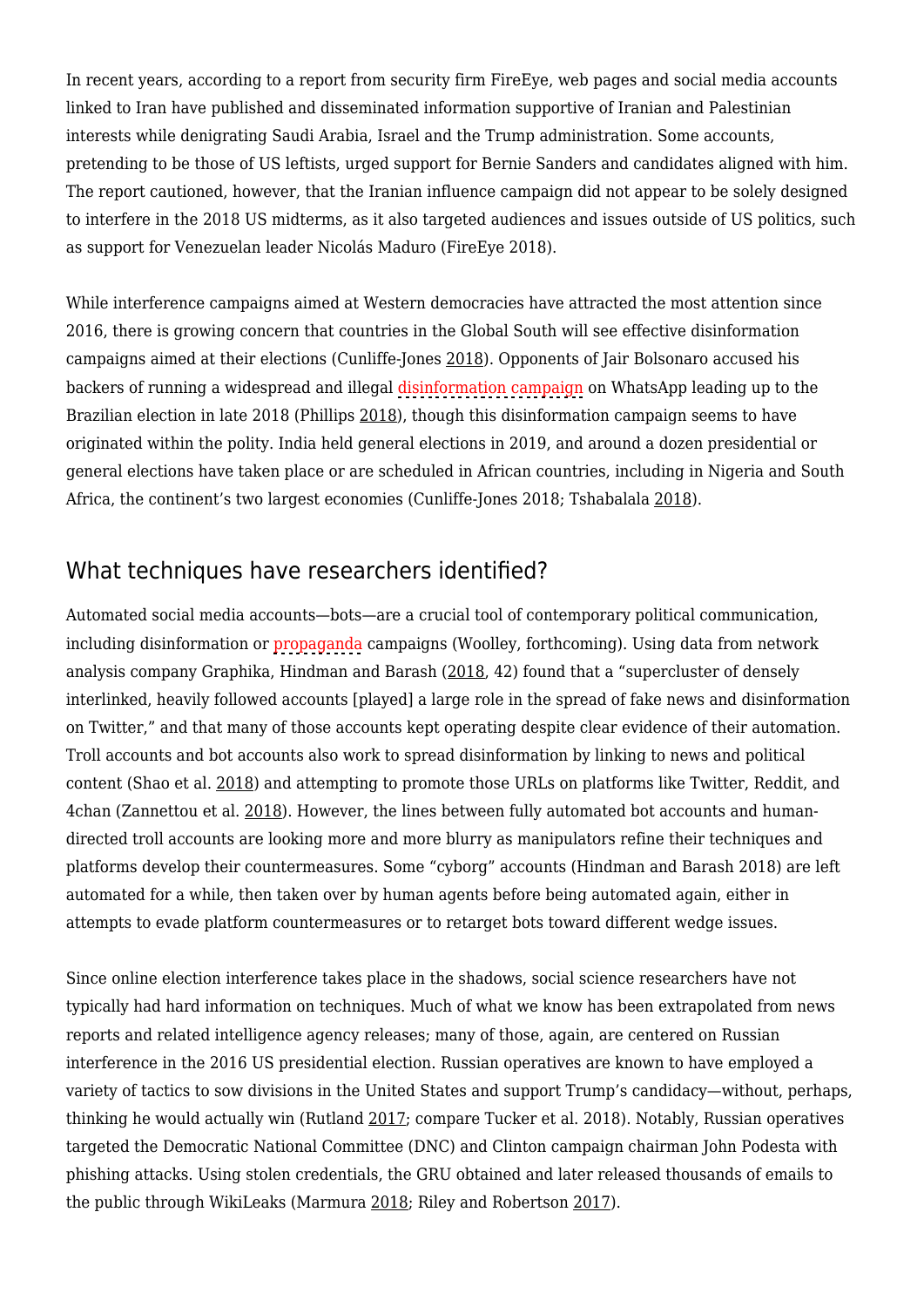Outside the United States, operatives thought to be Russian repeated the DNC-Podesta strategy in 2017 in the French election ultimately won by Emmanuel Macron. They released nine gigabytes of stolen campaign information, timing the dump to coincide with the start of the pre-election campaign blackout period, though Macron's party was able to issue a statement shortly before the blackout period began (Baines and Jones [2018](https://mediawell.ssrc.org/citation/influence-and-interference-in-foreign-elections/); Brattberg and Maurer 2018).

In another, broader strategy surrounding the 2016 US election, Russian trolls working at the country's Internet Research Agency (Ru-IRA) worked to increase polarization in the American electorate on social media. Researchers from the Oxford Internet Institute and Graphika found that the Ru-IRA encouraged "extreme right-wing voters to be more confrontational," among other strategies. The Ru-IRA efforts began on Twitter in 2013, but soon expanded to Facebook, YouTube, Instagram, and other platforms (Howard et al. [2018](https://mediawell.ssrc.org/citation/the-ira-and-political-polarization-in-the-united-states/), 3). Ru-IRA operatives seem to have taken a highly opportunistic approach, applying themselves to both sides of various wedge issues and switching between topics to capitalize on current events (Nimmo, Brookie, and Karan 2018). In one polarization campaign, Russian troll accounts pushed both pro- and antivaccine narratives on social media, but without much uptake by other users (Broniatowski [2018](https://mediawell.ssrc.org/citation/disinformation-and-american-politics-and-policy-debates/); Broniatowski et al. [2018\)](https://mediawell.ssrc.org/citation/weaponized-health-communication-twitter-bots-and-russian-trolls-amplify-the-vaccine-debate/).

However, the Ru-IRA's efforts to increase polarization and sow dissension seem to have found more fertile ground in the United States' contentious race relations. Trolls bought Facebook ads, ran both pro–Black Lives Matter and Blue Lives Matter Twitter and Instagram accounts and pushed related narratives on both sides, building on an already divisive issue in American politics. Other efforts targeting black voters seem to have been designed to lower turnout, reduce support for Hillary Clinton, and increase dissatisfaction with the political process (DiResta et al. [2018](https://mediawell.ssrc.org/citation/the-tactics-tropes-of-the-internet-research-agency/); Howard et al. 2018; Nimmo [2018;](https://mediawell.ssrc.org/citation/another-of-the-most-effective-troll-reddit-accounts-was-u-whatimdoindhere-which-was-anti-black-lives-matter-pic-twitter-com-hcjrspxyos/) Nimmo, Brookie, and Karan 2018; Stewart, Arif, and Starbird [2018](https://mediawell.ssrc.org/citation/examining-trolls-and-polarization-with-a-retweet-network/)).

In some respects, the early Russian troll operation led by the Internet Research Agency was fairly unsophisticated. Much of their accounts' activity was conducted during Russian business hours, and in some cases accounts that purported to belong to US users were registered with Russian telephone numbers (Giles [2016](https://mediawell.ssrc.org/citation/the-next-phase-of-russian-information-warfare/); Howard et al. 2018; Nimmo, Brookie, and Karan 2018; Timberg and Romm [2018\)](https://mediawell.ssrc.org/citation/new-report-on-russian-disinformation-prepared-for-the-senate-shows-the-operations-scale-and-sweep/). The Ru-IRA tweets consistently showed distinct stylistic and linguistic variations from tweets in the general population, suggesting that the operation was both carefully orchestrated to maximize its distribution of polarizing content on a budget, and relatively unconcerned with blending in (Boyd et al. [2018\)](https://mediawell.ssrc.org/citation/characterizing-the-internet-research-agencys-social-media-operations-during-the-2016-u-s-presidential-election-using-linguistic-analyses/). It's also possible that the relatively visible nature of the Ru-IRA operation may have been calculated to distract from subtler and more effective initiatives (Giles 2016). In other words, the early troll farm was not intended to be highly covert operation, as opposed to the GRU hack of the Democratic National Committee, whose more sophisticated perpetrators made at least some effort to cover their tracks (Boyd et al. 2018).

Lastly, far-right political organizations are sharing political tactics and advice online across national borders. Far-right accounts that seemed to be US-based offered advice to German far-right accounts in "memetic warfare, fake account creation, parody accounts and obfuscation" (Applebaum et al. 2017).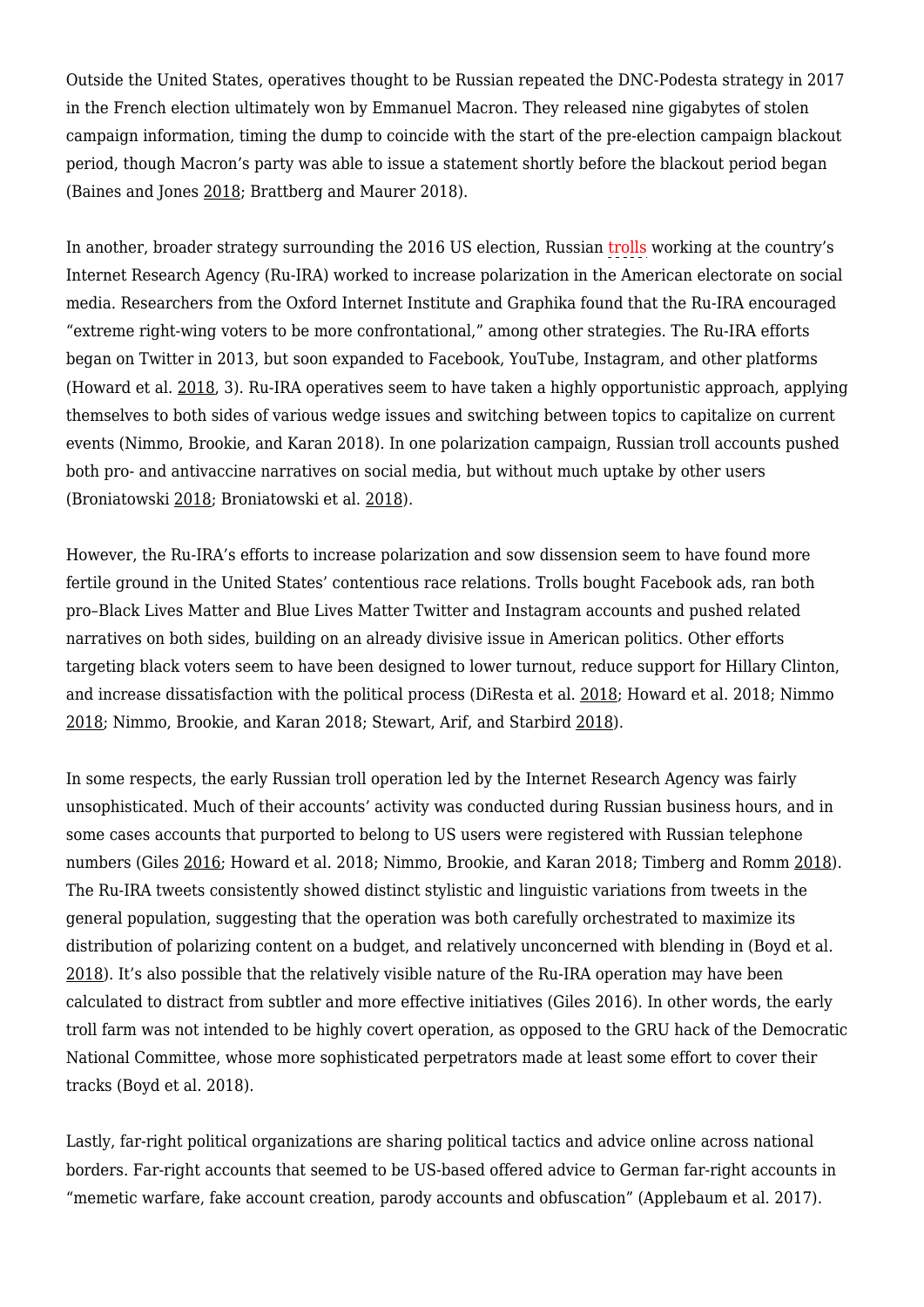#### How can we evaluate the effectiveness of such efforts?

It's important to note that we have little to no solid evidence that Russian bots or trolls on social media meaningfully affected voter behavior in the 2016 US election (Benkler [2019\)](https://mediawell.ssrc.org/expert-reflections/cautionary-notes-on-disinformation-benkler/). (A caveat: That we *have* no firm evidence means only that—it does not mean that there *is* no firm evidence to be found.) However, as Dave Karpf writes ([2019\)](https://mediawell.ssrc.org/expert-reflections/on-digital-disinformation-and-democratic-myths/), "disinformation does not have to sway many votes to be toxic to democracy. The second-order effects undermine the democratic myths and governing norms that stand as a bulwark against elite corruption and abuse of power." The presence of election-related disinformation can have effects that go beyond the potential for disinformation to convince people of false information. In other words, disinformation doesn't need to "work" in order to be effective.

That said, it is helpful to know how effective election interference campaigns can be in order to direct mitigation efforts. Researchers have made a few recent attempts to assess the potential effectiveness of election interference campaigns, as well as how effective bots can be at either engaging humans in conversation or in disseminating messages. Many of the studies to date have involved Twitter, as it makes at least some data available to researchers in real time, while Facebook and other platforms present significant barriers to access. Some researchers have found that social media bots are not particularly good at engaging humans in conversation… at least not yet (Bessi and Ferrara [2016\)](https://mediawell.ssrc.org/citation/social-bots-distort-the-2016-u-s-presidential-election-online-discussion/). However, bots are highly effective at disseminating information among human users, and some researchers have found that they tend to be used for amplification rather than argumentation. Bots are also growing more sophisticated (Howard and Kollanyi [2016](https://mediawell.ssrc.org/citation/bots-strongerin-and-brexit-computational-propaganda-during-the-uk-eu-referendum/); Ferrara et al. [2016](https://mediawell.ssrc.org/citation/the-rise-of-social-bots/)). Tucker et al. (2018) argue more research is needed on bot-human interaction and human perception of bots across different topics such as entertainment versus politics.

Bessi and Ferrara (2016) analyzed tweets from 2.8 million accounts before the 2016 US election and concluded that perhaps as many as 400,000 were bots, and that those bots might be generating nearly 20 percent of the total messaging around the election. Notably, they found that tweets from Trumpsupporting accounts were far more likely to contain positive messaging than tweets produced by Clinton supporters, and that bot accounts supporting Trump were the most positive in the researchers' data. They suggest that such dynamics can create an illusion of grassroots support despite an artificial origin.

A number of articles have focused on the roughly 2,700 Twitter accounts identified as Russian trolls by US congressional investigations. In a conference paper, Zannettou et al. (2018) identified tweets by accounts in the Twitter 1% Streaming API,[\[1\]](https://mediawell.ssrc.org/DF787F38-6481-4B30-84FB-97B20A7238CA#_ftn1) using those as their dataset to describe troll-account behaviors and attempting to estimate their effectiveness at steering narratives. They found that trolls had a limited ability to make news URLs go viral, though trolls were somewhat successful in promoting video news content from Russia Today. Zannettou et al. speculated that the troll accounts may have been more concerned with spreading divisive narratives and engaging other human users, relegating the task of news dissemination to the tens of thousands of bot accounts that Twitter had also identified. Badawy, Ferrara, and Lerman ([2018](https://mediawell.ssrc.org/citation/analyzing-the-digital-traces-of-political-manipulation-the-2016-russian-interference-twitter-campaign/)) also took the 2,700 identified troll accounts as their starting position, and concluded that conservative users were about 31 times more likely to retweet Russian troll content than liberal users. Moreover, conservative users produced far more tweets than their liberal counterparts.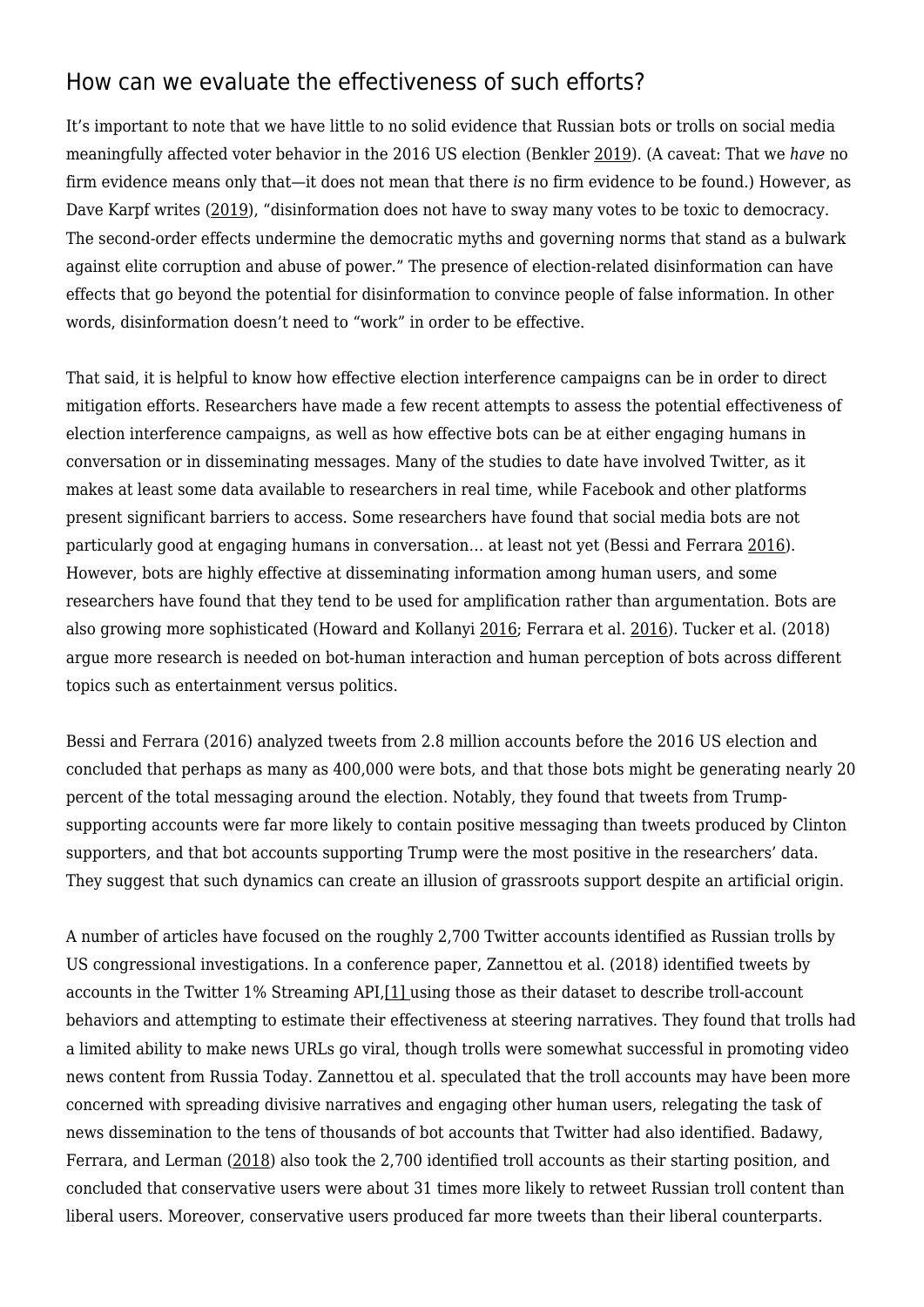Also drawing from the Twitter Streaming API and the set of identified Russian troll accounts for a conference paper, Stewart, Arif, and Starbird (2018, 4) found that the Russian content drawing on Black Lives Matter and Blue Lives Matter narratives circulated within distinct right-leaning and left-leaning audience clusters but rarely crossed them, and that the trolls' presence "implies a calculated entry into domestic issues with the intent to polarize and destabilize."

But while Russian troll and bot content resonated with some voters in the US elections, and did so along distinct, ideological lines, no evidence has yet emerged about how many votes that aspect of the Russian disinformation operation may have actually changed (DiResta et al. 2018; McKew [2018\)](https://mediawell.ssrc.org/citation/did-russia-affect-the-2016-election-its-now-undeniable/). As yet, social scientists have not established how effective social-media-based election interference tactics can be. Nimmo, Brookie, and Karan (2018) came to two conclusions—one, that trolls have been less effective than many have feared, and two, "that the most effective Russian trolls used exactly the techniques which drive genuine online activism and engagement. That made it much harder to separate them out from genuine users."

Evidence is still unfolding as to the extent of Russia's role in electing Donald Trump. Even Jamieson [\(2018](https://mediawell.ssrc.org/citation/cyberwar-how-russian-hackers-and-trolls-helped-elect-a-president-what-we-dont-cant-and-do-know/)), who makes a persuasive case in *Cyberwar* that Russia tipped the scales, says we will never know for sure how much of an effect their interference campaign had. Some argue that the most effective element of that interference was the hacking and release of the DNC-Podesta emails over WikiLeaks (Boot [2018](https://mediawell.ssrc.org/citation/without-the-russians-trump-wouldnt-have-won/)), which, as *Washington Post* writer Philip Bump (2019) pointed out, relied not on social media but traditional media to spread and amplify the story. However, Jamieson's work stands in contrast to another recent, influential work on the 2016 election by Benkler, Faris, and Roberts [\(2018\)](https://mediawell.ssrc.org/citation/network-propaganda-manipulation-disinformation-and-radicalization-in-american-politics/). In *Network Propaganda*, the authors argue that the media environment in the US leading up to the Trump election was the result of years in which the right-wing mediascape came to be dominated by fiercely partisan and even extreme outlets and voices. Those sources were then amplified and legitimated by the right-leaning mainstream commercial news outlets—Fox News in particular (Benkler, Faris and Roberts 2018). As Kreiss [\(2019](https://mediawell.ssrc.org/citation/from-epistemic-to-identity-crisis-perspectives-on-the-2016-u-s-presidential-election/)) points out, there is an as-yet unreconciled divide between these positions—Jamieson's work suggests that strengthening democracy against foreign interference is paramount, while Benkler, Faris, and Roberts argue for a recalibration of the domestic mediascape. *For further discussion of Benkler, Faris, and Roberts's work, see our research reviews on ["Defining Disinformation.](https://mediawell.ssrc.org/research-topics/defining-disinformation/)"*

The US intelligence agencies, while accusing Russia, China, and Iran of meddling in the 2018 midterms, said they had not assessed those efforts' effectiveness (Landay and Hosenball [2018](https://mediawell.ssrc.org/citation/russia-china-iran-sought-to-influence-u-s-2018-elections-u-s-spy-chief/); Riechmann and Tucker [2018](https://mediawell.ssrc.org/citation/russian-woman-charged-with-u-s-election-interference-through-social-media/)). Russia's continued efforts and refinements to its tactics would indicate that it believes its agents and techniques have potential. Other states, such as Iran, are employing similar tactics, all seemingly without significant geopolitical repercussions.

In part because it costs relatively little to run a disinformation and election interference campaign, some observers fear that such efforts will spread. Given the low cost and potential reward of mediated online election interference, it seems likely that such efforts will increase in coming years even without hard evidence of their effectiveness unless states are able to develop inoculations, countermeasures, or punishments.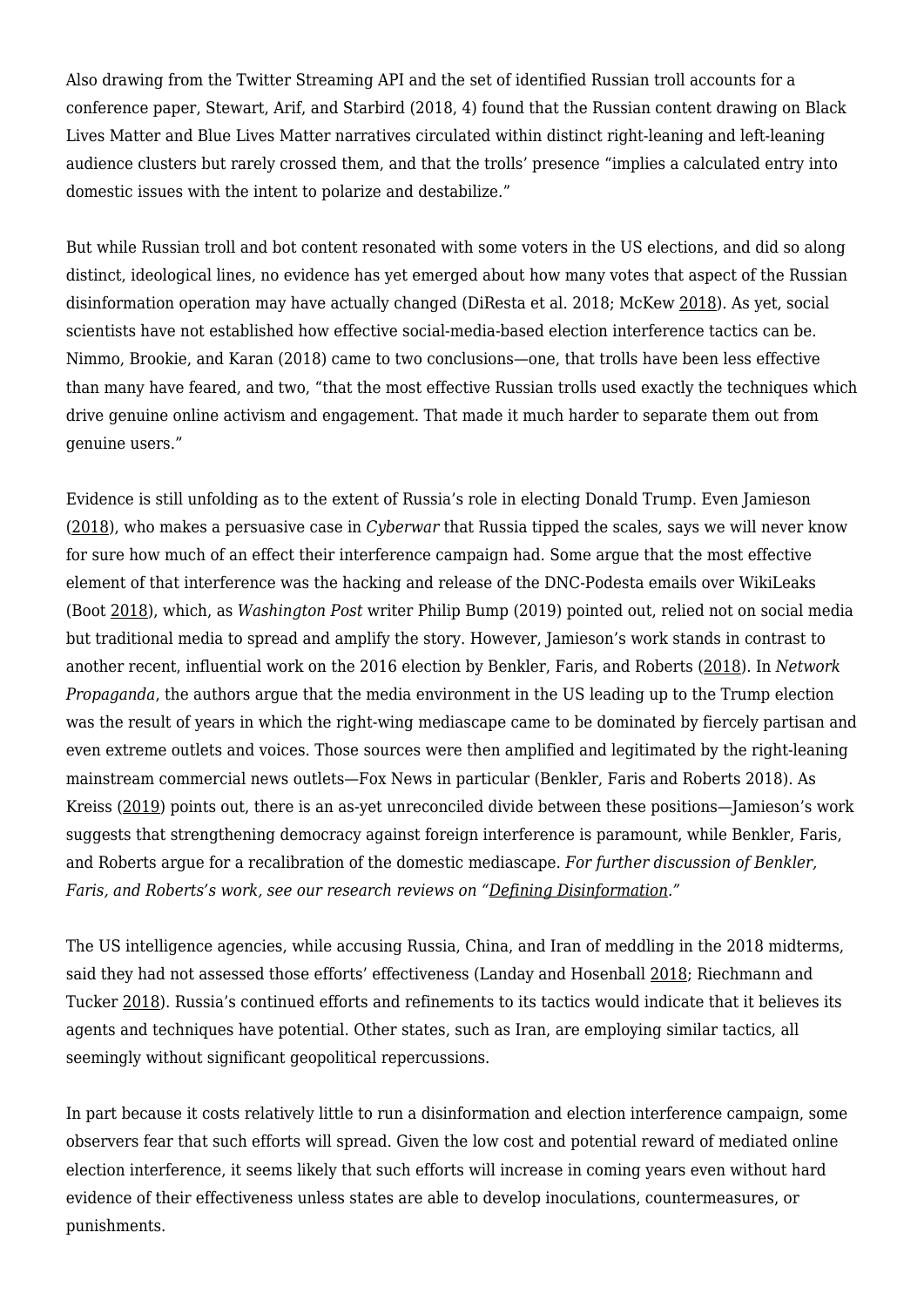### What other concerns have emerged?

While this research review deals primarily with mediated forms of election interference, a few other approaches deserve mention, in part because they could be easily combined with mediated election interference and microtargeting. In recent years, scholars and security experts have voiced rising concern that electronic voting machines are susceptible to hacking and manipulation. In the United States, state and local jurisdictions employ a patchwork of equipment of various ages from a wide range of vendors. Security experts have described hypothetical attacks that could grant hackers access to voter registration databases, as well as voting machines and the back-end systems that manage them. Citing anonymous sources, a 2017 Bloomberg report said investigators had found evidence that Russian hackers targeted voting infrastructure in 39 US states. Elsewhere, Russian or Russia-aligned hackers have been implicated in or claimed responsibility for attacks on election systems in Ukraine and Bulgaria, including a virus designed to declare an incorrect winner (Riley and Robertson [2017](https://mediawell.ssrc.org/citation/russian-hacks-on-u-s-voting-system-wider-than-previously-known/); Norden and Vandewalker [2017;](https://mediawell.ssrc.org/citation/securing-elections-from-foreign-interference/) Hursti [2017](https://mediawell.ssrc.org/citation/def-con-25-voting-village-harri-hursti-brief-history-of-election-machine-hacking/)). Crucially, such attacks need not affect election results or go undetected to be effective—coupled with a disinformation campaign on social media, a handful of prominent incursions in key races might be enough to cast doubt on an entire electoral process. Even completely false claims of hacking or interference, if sufficiently amplified, may be enough to severely damage voter confidence (Fried [2018\)](https://mediawell.ssrc.org/citation/tech-firms-see-rise-in-false-claims-of-election-interference/).

#### What remedies have been proposed?

A number of governments, particularly in Western Europe, are taking steps to protect their elections from future interference. Their efforts rely on a combination of technical steps, such as securing voting technology and infrastructure or, in the case of the Netherlands, manually counting votes and restricting election officials from using email or USB drives. IT personnel working for Macron's election campaign attempted to flood phishing attempts with real and fake credentials, and set up a system to feed bogus campaign information to attackers to devalue actual leaked documents (Brattberg and Maurer 2018).

Baines and Jones (2018) argue that NATO countries must build more robust capabilities for countering Russian influence, and that political parties and campaigns should be treated as critical infrastructure in the same way as utilities and transportation. They also call for "a more critical and resilient media and electorate." Broadly, Applebaum et al. (2017) recommend increased coordination and cooperation among civil society organizations and fact-checking groups. For the German case specifically, they suggest increased outreach to the Russian diasporic community, along with media literacy efforts.

Other observers have made a variety of recommendations, including nonelectronic voting, secure election result backups, hardened security for voting machines and registration databases, vulnerability analyses, voter education and awareness, and encouraging media organizations and social media platforms to be more proactive in fact-checking and fraud mitigation (Brattberg and Maurer 2018; Norden and Vandewalker 2017).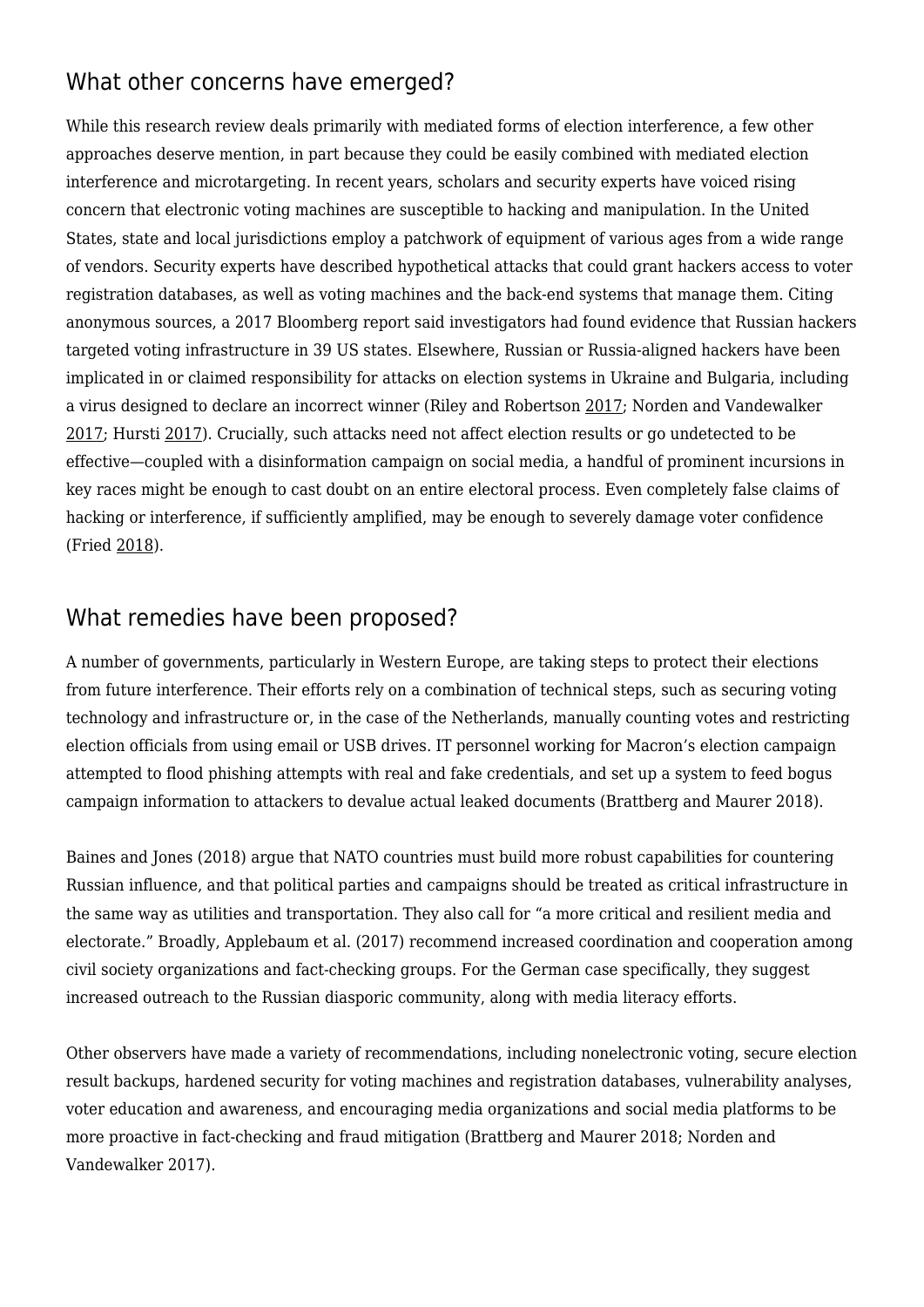# Emerging research questions

Research into these new forms of election interference is still in its infancy. Tucker et al. (2018) point to a large corpus of ethnographic work on the motivations of individual internet trolls. However, they note the lack of more systematic empirical research on troll behavior and motivations, and call as well for more research into automated detection measures.

Anthropologists and ethnographers of extremist political movements have not generally delved into those movements' online expressions, while on a more theoretical level, political scientists have not adapted traditional theories of states and publics to the transnational realities of the new disinformation networks.

We might plausibly divide the research questions regarding election interference into three general categories. The first involves the perpetrators and targets of election interference—who is interfering in whose elections, and how are they doing so? In many ways this is the easiest question to answer, as some social media platforms make some data available to researchers. Governments, journalists, and analysts also publish reports that provide the necessary geopolitical context.

A second general category asks how effective disinformation campaigns can be in actually changing voter behavior. This question is likely to be much harder to study. Isolating individual factors that influence voter behavior is notoriously difficult, as is assessing individuals' interpretation of and exposure to media messages. We look forward to seeing correlational studies, as well as research designs intended to identify causal relationships, in this area. On a related note, as discussed above, we have yet to determine the appropriate level of concern over these sorts of disinformation campaigns. Pollution of our information environment is a very real problem, but is there a risk that we might make the problem worse by overamplifying the threat and ascribing too much power to producers of disinformation?

The third category, research into potential inoculations and remedies, could have major policy implications. The large social media platforms are already engaged with this question, trying to reconcile increasing demands for intervention and accountability with business models that incentivize addictive content, homophily, and targeted advertising and influence. At the same time, the platforms frequently want to avoid governmental regulation. Researchers have opportunities to help inform platform and governmental responses with research projects that address improved bot detection; assess the effectiveness of fact-checking, voter education, and other interventions; and examine the consequences of exposure to fringe ideas.

*Our grateful acknowledgement to Cody Buntain, David Karpf, and Kris-Stella Trump for their feedback during the writing process for this research review.*

[\[1\]](https://mediawell.ssrc.org/DF787F38-6481-4B30-84FB-97B20A7238CA#_ftnref1) See Steinert-Threlkeld [\(2018](https://mediawell.ssrc.org/citation/twitter-as-data-elements-in-quantitative-and-computational-methods-for-the-social-sciences/)) for an explanation of how researchers can access data from Twitter, but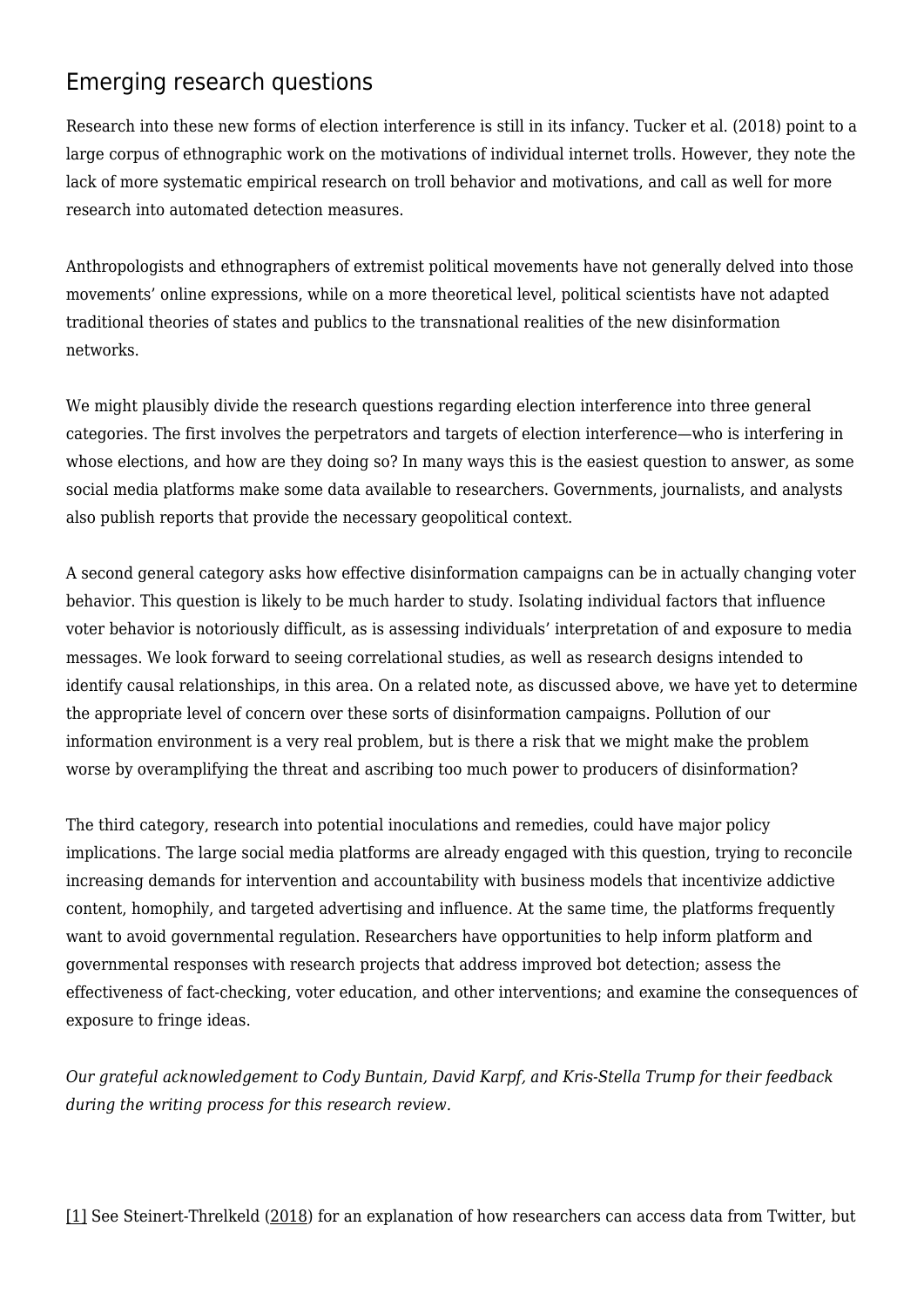also see Tromble, Storz, and Stockmann [\(2017\)](https://papers.ssrn.com/sol3/papers.cfm?abstract_id=3079927) for important caveats on why these data should not be considered representative.

#### Works Cited

- Applebaum, Anne, Peter Pomerantsev, Melanie Smith, and Chloe Colliver. 2017. 'Make Germany Great Again' – Kremlin, Alt-Right and International Influences in the 2017 German Elections. Institute for Strategic Dialogue. [https://www.isdglobal.org/isd-publications/make-germany-great-again-kremlin-alt-right-an](https://www.isdglobal.org/isd-publications/make-germany-great-again-kremlin-alt-right-and-international-influences-in-the-2017-german-elections/) [d-international-influences-in-the-2017-german-elections/.](https://www.isdglobal.org/isd-publications/make-germany-great-again-kremlin-alt-right-and-international-influences-in-the-2017-german-elections/)
- Badawy, Adam, Emilio Ferrara, and Kristina Lerman. 2018. "Analyzing the Digital Traces of Political Manipulation: The 2016 Russian Interference Twitter Campaign." In *2018 IEEE/ACM International Conference on Advances in Social Networks Analysis and Mining (ASONAM)*, 258–65. [https://doi.org/10.1109/ASONAM.2018.8508646.](https://doi.org/10.1109/ASONAM.2018.8508646)
- Baines, Paul, and Nigel Jones. 2018. "Influence and Interference in Foreign Elections." *The RUSI Journal* 163 (1): 12–19. <https://doi.org/10.1080/03071847.2018.1446723>.
- Benkler, Yochai, Robert Faris, and Hal Roberts. 2018. *Network Propaganda: Manipulation, Disinformation, and Radicalization in American Politics*. Oxford University Press.
- Benkler, Yochai. 2019. Cautionary Notes on Disinformation and the Origins of Distrust. Social Science Research Council, MediaWell. https://mediawell.ssrc.org/expert-reflections/cautionary-notes-on-disinformation-benkler/
- Bessi, Alessandro, and Emilio Ferrara. 2016. "Social Bots Distort the 2016 U.S. Presidential Election Online Discussion." *First Monday* 21 (11). [https://doi.org/10.5210/fm.v21i11.7090.](https://doi.org/10.5210/fm.v21i11.7090)
- Boot, Max. 2018. "Without the Russians, Trump Wouldn't Have Won." *Washington Post*, July 24, 2018, sec. Opinion. [https://www.washingtonpost.com/opinions/without-the-russians-trump-wouldnt-have-won/2](https://www.washingtonpost.com/opinions/without-the-russians-trump-wouldnt-have-won/2018/07/24/f4c87894-8f6b-11e8-bcd5-9d911c784c38_story.html) [018/07/24/f4c87894-8f6b-11e8-bcd5-9d911c784c38\\_story.html.](https://www.washingtonpost.com/opinions/without-the-russians-trump-wouldnt-have-won/2018/07/24/f4c87894-8f6b-11e8-bcd5-9d911c784c38_story.html)
- Boyd, Ryan L., Alexander Spangher, Adam Fourney, Besmira Nushi, Gireeja Ranade, James Pennebaker, and Eric Horvitz. 2018. "Characterizing the Internet Research Agency's Social Media Operations During the 2016 U.S. Presidential Election Using Linguistic Analyses." Preprint, last edited October 1, 2018. <https://osf.io/ajh2q>.
- Brattberg, Erik, and Tim Maurer. 2018. "Russian Election Interference: Europe's Counter to Fake News and Cyber Attacks." Carnegie Endowment for International Peace.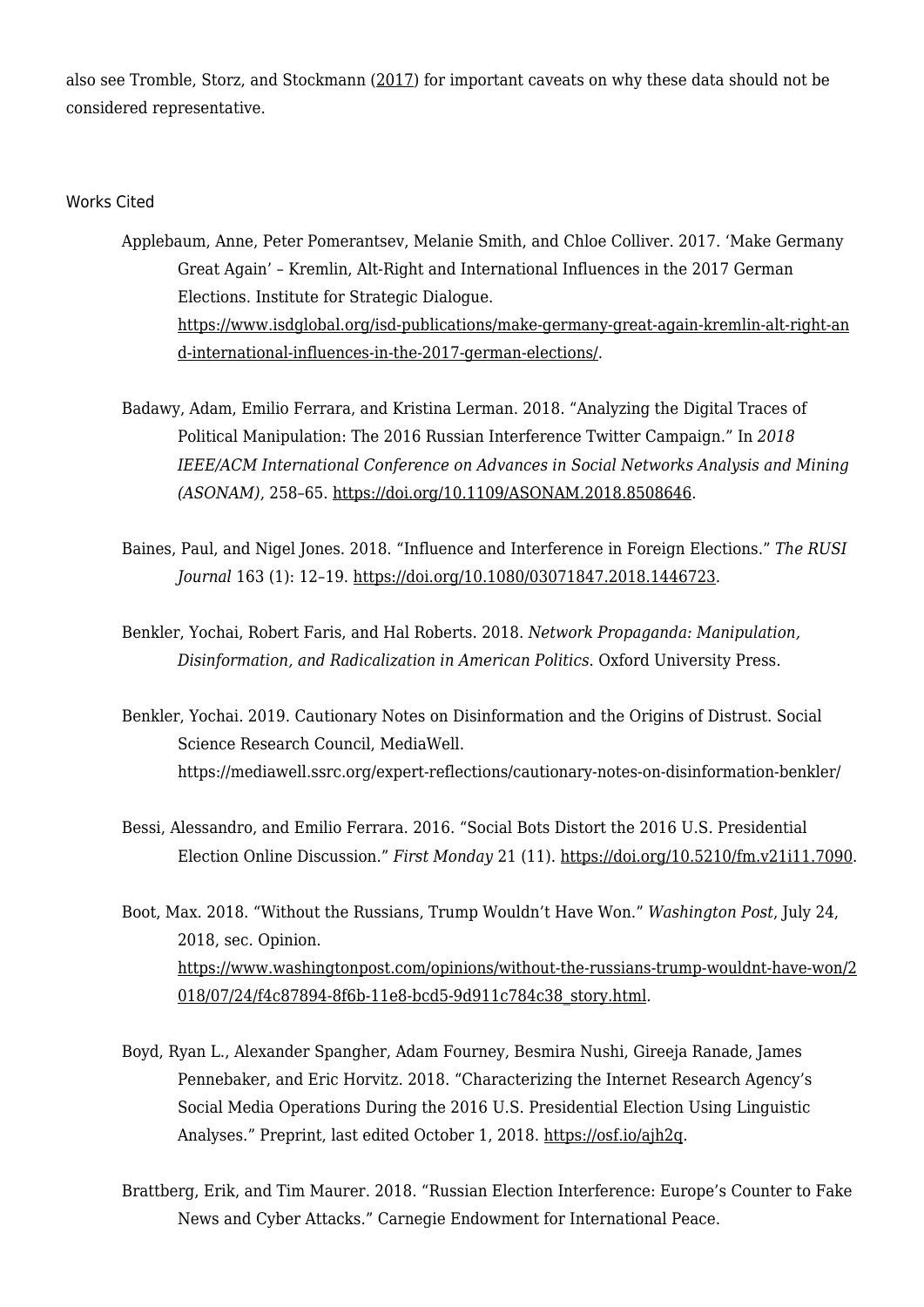[https://carnegieendowment.org/2018/05/23/russian-election-interference-europe-s-counter](https://carnegieendowment.org/2018/05/23/russian-election-interference-europe-s-counter-to-fake-news-and-cyber-attacks-pub-76435) [-to-fake-news-and-cyber-attacks-pub-76435](https://carnegieendowment.org/2018/05/23/russian-election-interference-europe-s-counter-to-fake-news-and-cyber-attacks-pub-76435).

- Broniatowski, David. 2018. "Disinformation and American Politics and Policy Debates." Presented at *Contentious Narratives Part Two: Response Strategies to Disinformation Campaigns*, George Washington University, Washington, D.C., October 4. [https://smpa.gwu.edu/contentious-narratives-0.](https://smpa.gwu.edu/contentious-narratives-0)
- Broniatowski, David A., Amelia M. Jamison, SiHua Qi, Lulwah AlKulaib, Tao Chen, Adrian Benton, Sandra C. Quinn, and Mark Dredze. 2018. "Weaponized Health Communication: Twitter Bots and Russian Trolls Amplify the Vaccine Debate." *American Journal of Public Health* 108 (10): 1378–84. [https://doi.org/10.2105/AJPH.2018.304567.](https://doi.org/10.2105/AJPH.2018.304567)
- Brooks, Deborah Jordan. 2006. "The Resilient Voter: Moving Toward Closure in the Debate over Negative Campaigning and Turnout." *The Journal of Politics* 68 (3): 684–96. [https://doi.org/10.1111/j.1468-2508.2006.00454.x.](https://doi.org/10.1111/j.1468-2508.2006.00454.x)
- Bump, Philip. 2019. "Analysis | A Resignation in Texas Is a Reminder of How Trump's Vote-Fraud Claims Come up Empty." *Washington Post*, May 28, 2019, sec. Politics. [https://www.washingtonpost.com/politics/2019/05/28/resignation-texas-is-reminder-how-tr](https://www.washingtonpost.com/politics/2019/05/28/resignation-texas-is-reminder-how-trumps-vote-fraud-claims-come-up-empty/) [umps-vote-fraud-claims-come-up-empty/](https://www.washingtonpost.com/politics/2019/05/28/resignation-texas-is-reminder-how-trumps-vote-fraud-claims-come-up-empty/).
- Cunliffe-Jones, Peter. 2019. "The Focus of Misinformation Debates Shifts South." Nieman Lab (blog). 2019. <http://www.niemanlab.org/2018/12/the-focus-of-misinformation-debates-shifts-south/>.
- DiResta, Renee, Kris Shaffer, Becky Ruppel, and David Sullivan. 2018. "The Tactics & Tropes of the Internet Research Agency." New Knowledge. [https://www.newknowledge.com/articles/the-disinformation-report/.](https://www.newknowledge.com/articles/the-disinformation-report/)
- Ferrara, Emilio. 2017. "Disinformation and Social Bot Operations in the Run Up to the 2017 French Presidential Election." *First Monday* 22 (8). <https://doi.org/10.5210/fm.v22i8.8005>.
- Ferrara, Emilio, Onur Varol, Clayton Davis, Filippo Menczer, and Alessandro Flammini. 2016. "The Rise of Social Bots." *Communications of the ACM*, July 2016.

FireEye. 2018. "Suspected Iranian Influence Operation Leverages Network of Inauthentic News Sites & Social Media Targeting Audiences in U.S., UK, Latin America, Middle East." August 21, 2018. [https://www.fireeye.com/blog/threat-research/2018/08/suspected-iranian-influence-operati](https://www.fireeye.com/blog/threat-research/2018/08/suspected-iranian-influence-operation.html) [on.html](https://www.fireeye.com/blog/threat-research/2018/08/suspected-iranian-influence-operation.html).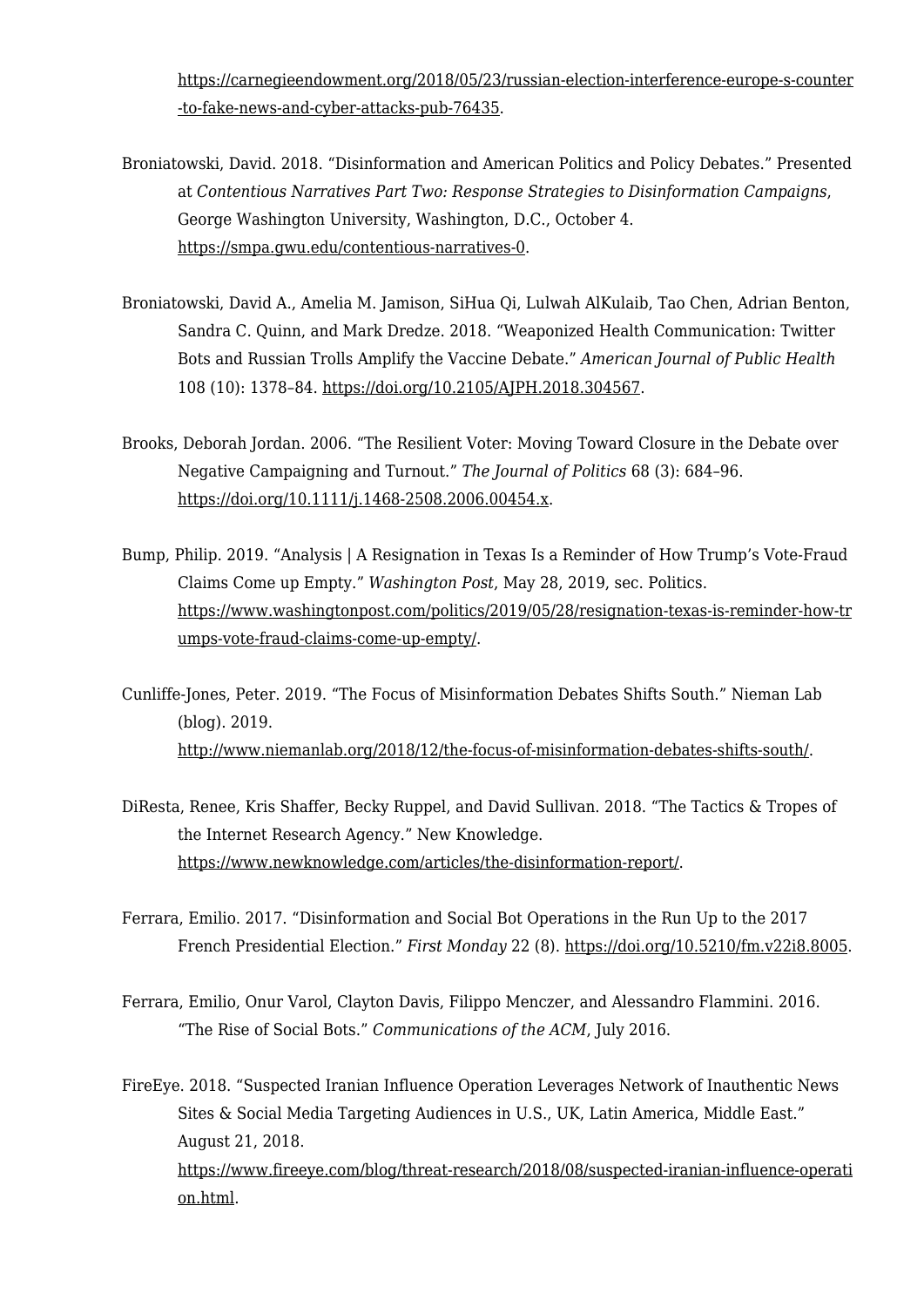- Follain, John, Adela Lin, and Samson Ellis. 2018. "China Ramps Up Cyberattacks on Taiwan." *Bloomberg*, September 19, 2018. [https://www.bloomberg.com/news/articles/2018-09-19/chinese-cyber-spies-target-taiwan-s](https://www.bloomberg.com/news/articles/2018-09-19/chinese-cyber-spies-target-taiwan-s-leader-before-elections)[leader-before-elections](https://www.bloomberg.com/news/articles/2018-09-19/chinese-cyber-spies-target-taiwan-s-leader-before-elections).
- Fowler, Erika Franklin, Michael M. Franz, and Travis N. Ridout. Forthcoming. "Online Political Advertising in the United States." In *Social Media and Democracy: The State of the Field and Prospects for Reform*, edited by Nathaniel Persily and Joshua A. Tucker. Cambridge University Press.
- Fried, Ina. 2018. "Tech Firms See Rise in False Claims of Election Interference." *Axios*, November 5, 2018. [https://www.axios.com/latest-election-scare-false-claims-of-interference-373d1db3-e1a8-41](https://www.axios.com/latest-election-scare-false-claims-of-interference-373d1db3-e1a8-4137-a8ca-6651e11c0322.html) [37-a8ca-6651e11c0322.html](https://www.axios.com/latest-election-scare-false-claims-of-interference-373d1db3-e1a8-4137-a8ca-6651e11c0322.html).
- Giles, Keir. 2016. "The Next Phase of Russian Information Warfare." NATO Strategic Communications Centre of Excellence. <https://www.stratcomcoe.org/next-phase-russian-information-warfare-keir-giles>.
- Hindman, Matthew, and Vlad Barash. 2018. "Disinformation, 'Fake News' and Influence Campaigns on Twitter." Knight Foundation. [https://knightfoundation.org/reports/disinformation-fake-news-and-influence-campaigns-on](https://knightfoundation.org/reports/disinformation-fake-news-and-influence-campaigns-on-twitter) [-twitter](https://knightfoundation.org/reports/disinformation-fake-news-and-influence-campaigns-on-twitter).
- Howard, Philip N., Barath Ganesh, Dimitra Liotsiou, John Kelly, and Camille Francois. 2018. "The IRA and Political Polarization in the United States." Oxford Internet Institute. <https://comprop.oii.ox.ac.uk/research/ira-political-polarization/>.
- Howard, Philip N., and Bence Kollanyi. 2016. "Bots, #StrongerIn, and #Brexit: Computational Propaganda during the UK-EU Referendum." *SSRN*, June. [https://papers.ssrn.com/sol3/papers.cfm?abstract\\_id=2798311](https://papers.ssrn.com/sol3/papers.cfm?abstract_id=2798311).
- Hursti, Harri. 2017. "DEF CON 25 Voting Village Harri Hursti Brief History of Election Machine Hacking." Youtube video, October 18. [https://www.youtube.com/watch?v=ImgaEqOQlSQ.](https://www.youtube.com/watch?v=ImgaEqOQlSQ)
- Jamieson, Kathleen Hall. 2018. *Cyberwar: How Russian Hackers and Trolls Helped Elect a President – What We Don't, Can't, and Do Know*. Oxford University Press.
- Karpf, David. 2019. On Digital Disinformation and Democratic Myths. Social Science Research Council, MediaWell. https://mediawell.ssrc.org/expert-reflections/on-digital-disinformation-and-democratic-myt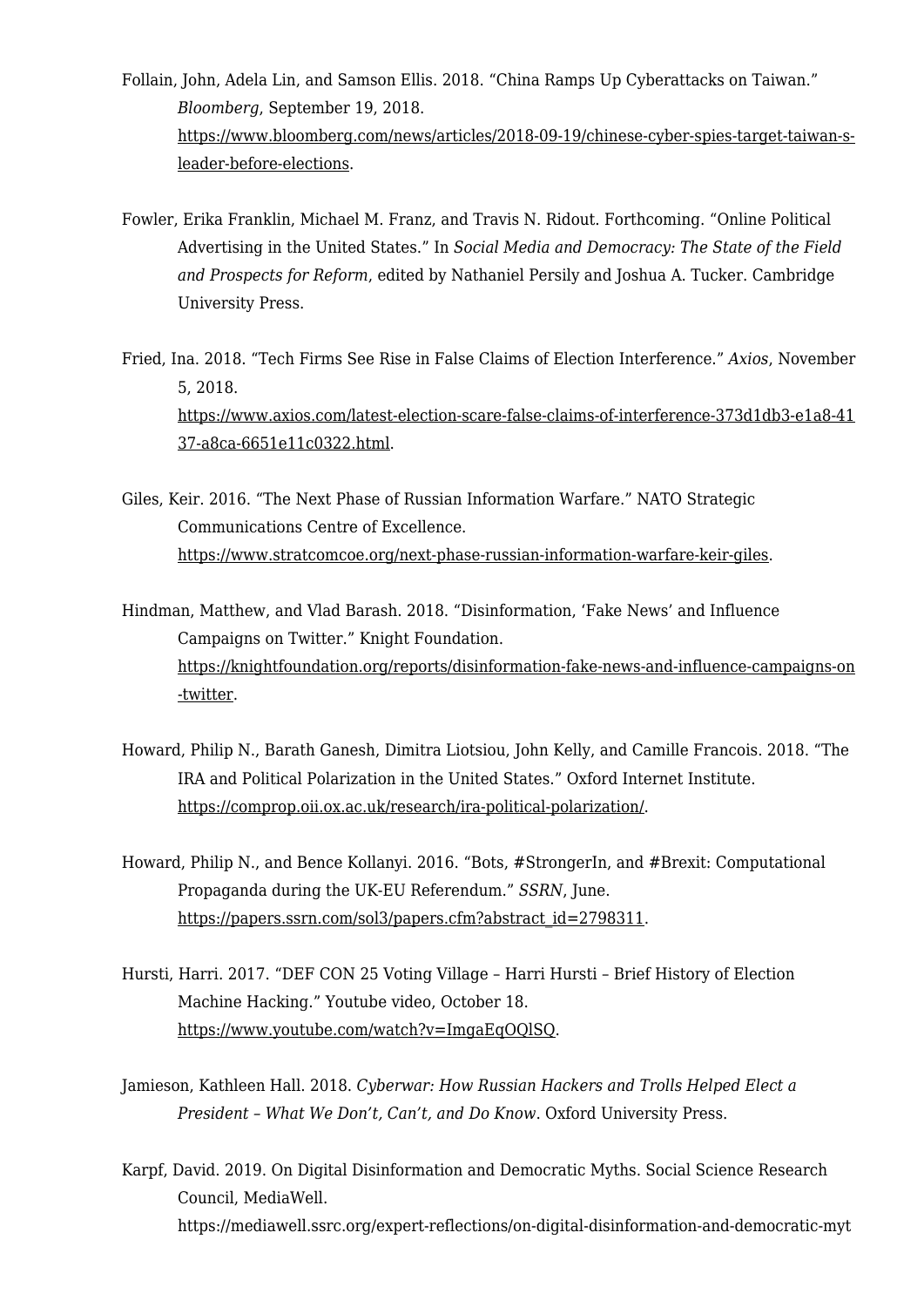- Kreiss, Daniel. 2019. "From Epistemic to Identity Crisis: Perspectives on the 2016 U.S. Presidential Election." *The International Journal of Press/Politics*, April, 1–6. <https://doi.org/10.1177/1940161219843256>.
- Krupnikov, Yanna. 2014. "How Negativity Can Increase and Decrease Voter Turnout: The Effect of Timing." *Political Communication* 31 (3): 446–66. <https://doi.org/10.1080/10584609.2013.828141>.
- Landay, Jonathan, and Mark Hosenball. 2018. "Russia, China, Iran Sought to Influence U.S. 2018 Elections: U.S Spy Chief." *Reuters*, December 21, 2018. <https://www.reuters.com/article/us-usa-election-interference-idUSKCN1OK2FS>.
- Lau, Richard R., Lee Sigelman, and Ivy Brown Rovner. 2007. "The Effects of Negative Political Campaigns: A Meta-Analytic Reassessment." *Journal of Politics* 69 (4): 1176–1209. [https://doi.org/10.1111/j.1468-2508.2007.00618.x.](https://doi.org/10.1111/j.1468-2508.2007.00618.x)
- Levin, Dov H. 2016. "When the Great Power Gets a Vote: The Effects of Great Power Electoral Interventions on Election Results." *International Studies Quarterly* 60 (2): 189–202. <https://doi.org/10.1093/isq/sqv016>.
- Levine, Ally J. 2018. "The Informed Voter's Guide to Making Sure Your Vote Counts." *ProPublica*. October 30, 2018. [https://projects.propublica.org/graphics/election-day-voting-guide.](https://projects.propublica.org/graphics/election-day-voting-guide)
- Malloy, Liam C, and Shanna Pearson-Merkowitz. 2016. "Going Positive: The Effects of Negative and Positive Advertising on Candidate Success and Voter Turnout." *Research & Politics* 3 (1): 1–15. <https://doi.org/10.1177/2053168015625078>.
- Marmura, Stephen M. E. 2018. "WikiLeaks' American Moment: The DNC Emails, Russiagate and Beyond." In *The WikiLeaks Paradigm: Paradoxes and Revelations*, edited by Stephen M. E. Marmura, 109–33. Springer International Publishing. [https://doi.org/10.1007/978-3-319-97139-1\\_6.](https://doi.org/10.1007/978-3-319-97139-1_6)
- Martin, Diego A., and Jacob N. Shapiro. 2019. "Trends in Online Foreign Influence Efforts | Empirical Studies of Conflict." ESOC Publications. Princeton University. [https://esoc.princeton.edu/files/trends-online-foreign-influence-efforts.](https://esoc.princeton.edu/files/trends-online-foreign-influence-efforts)
- McKew, Molly. 2018. "Did Russia Affect the 2016 Election? It's Now Undeniable." *Wired*, February 17, 2018. [https://www.wired.com/story/did-russia-affect-the-2016-election-its-now-undeniable/.](https://www.wired.com/story/did-russia-affect-the-2016-election-its-now-undeniable/)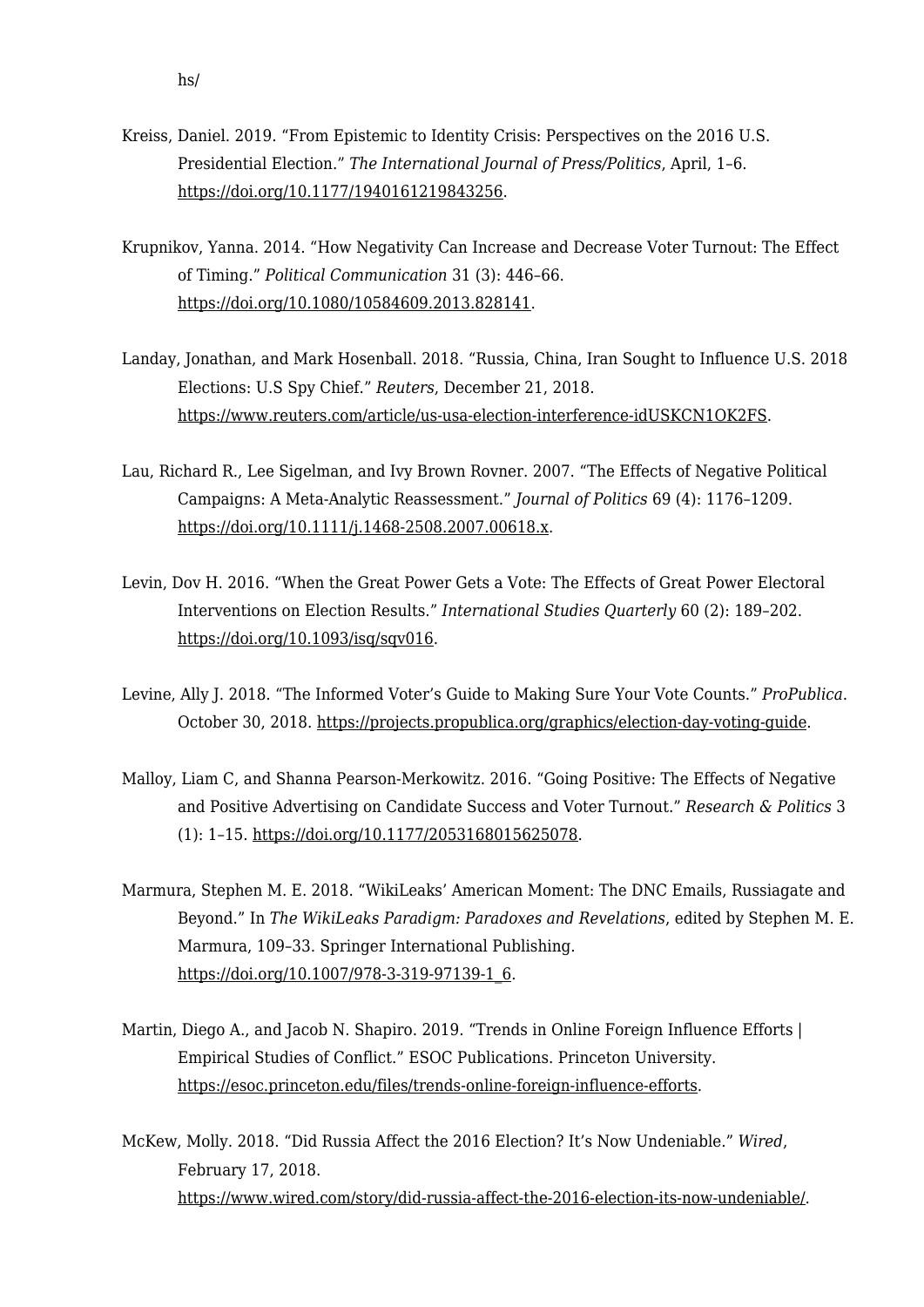- Nimmo, Ben. 2018. "Another of the Most Effective Troll Reddit Accounts Was u/WhatImDoindHere, Which Was Anti-Black Lives Matter." Tweet. @benimmo. <https://twitter.com/benimmo/status/984372267722342401>.
- Nimmo, Ben, Graham Brookie, and Kanishk Karan. 2018. "#TrollTracker: Twitter's Troll Farm Archives." Digital Forensic Research Lab. DFRLab (blog). October 17, 2018. <https://medium.com/dfrlab/trolltracker-twitters-troll-farm-archives-d1b4df880ec6>.
- Norden, Lawrence, and Ian Vandewalker. 2017. "Securing Elections From Foreign Interference." Brennan Center for Justice. [https://www.brennancenter.org/publication/securing-elections-foreign-interference.](https://www.brennancenter.org/publication/securing-elections-foreign-interference)
- Persily, Nathaniel. 2017. "The 2016 U.S. Election: Can Democracy Survive the Internet?" *Journal of Democracy* 28 (2): 63–76. <https://doi.org/10.1353/jod.2017.0025>.
- Phillips, Tom. 2018. "Bolsonaro Business Backers Accused of Illegal Whatsapp Fake News Campaign." *The Guardian*, October 18, 2018, sec. World news. [https://www.theguardian.com/world/2018/oct/18/brazil-jair-bolsonaro-whatsapp-fake-news](https://www.theguardian.com/world/2018/oct/18/brazil-jair-bolsonaro-whatsapp-fake-news-campaign)[campaign](https://www.theguardian.com/world/2018/oct/18/brazil-jair-bolsonaro-whatsapp-fake-news-campaign).
- Riechmann, Deb, and Eric Tucker. 2018. "Russian Woman Charged with U.S. Election Interference through Social Media." *Associated Press*, October 19, 2018. [https://www.chicagotribune.com/news/nationworld/ct-russian-woman-charged-with-electio](https://www.chicagotribune.com/news/nationworld/ct-russian-woman-charged-with-election-interference-20181019-story.html) [n-interference-20181019-story.html](https://www.chicagotribune.com/news/nationworld/ct-russian-woman-charged-with-election-interference-20181019-story.html).
- Riley, Michael, and Jordan Robertson. 2017. "Russian Hacks on U.S. Voting System Wider Than Previously Known." *Bloomberg*, June 13, 2017. [https://www.bloomberg.com/news/articles/2017-06-13/russian-breach-of-39-states-threate](https://www.bloomberg.com/news/articles/2017-06-13/russian-breach-of-39-states-threatens-future-u-s-elections) [ns-future-u-s-elections.](https://www.bloomberg.com/news/articles/2017-06-13/russian-breach-of-39-states-threatens-future-u-s-elections)
- Rogin, Josh. 2018. "China's Interference in the 2018 Elections Succeeded in Taiwan." *Washington Post*, December 18, 2018. [https://www.washingtonpost.com/opinions/2018/12/18/chinas-interference-elections-succe](https://www.washingtonpost.com/opinions/2018/12/18/chinas-interference-elections-succeeded-taiwan/) [eded-taiwan/](https://www.washingtonpost.com/opinions/2018/12/18/chinas-interference-elections-succeeded-taiwan/).
- Rutland, Peter. 2017. "Trump, Putin, and the Future of US-Russian Relations." *Slavic Review* 76 (S1): S41–56. [https://doi.org/10.1017/slr.2017.157.](https://doi.org/10.1017/slr.2017.157)
- Shao, Chengcheng, Giovanni Luca Ciampaglia, Onur Varol, Kai-Cheng Yang, Alessandro Flammini, and Filippo Menczer. 2018. "The Spread of Low-Credibility Content by Social Bots." *Nature Communications* 9 (1). [https://doi.org/10.1038/s41467-018-06930-7.](https://doi.org/10.1038/s41467-018-06930-7)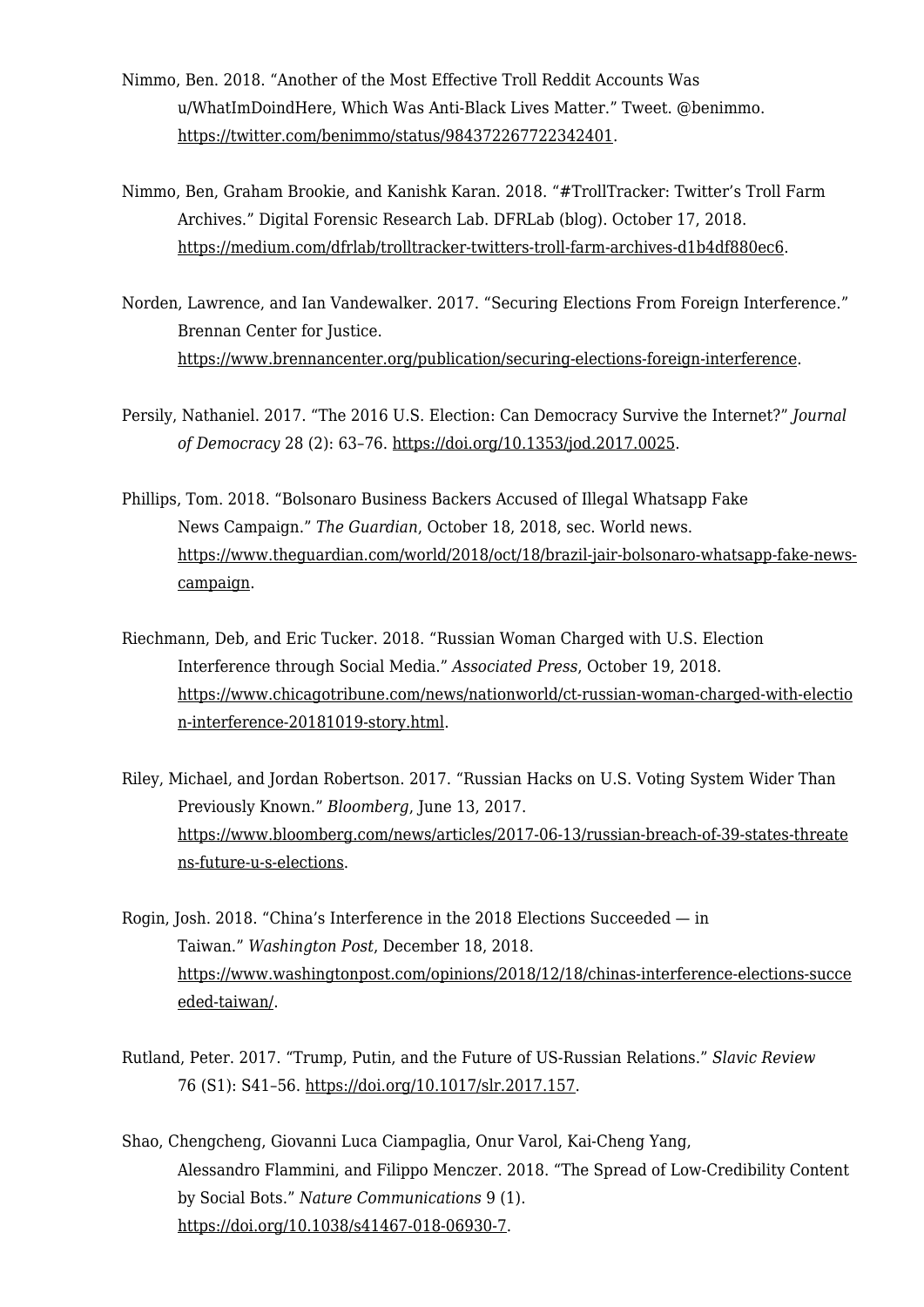- Silverman, Craig, and Lawrence Alexander. 2016. "How Teens in the Balkans Are Duping Trump Supporters with Fake News." *Buzzfeed News*, November 3, 2016. [https://www.buzzfeednews.com/article/craigsilverman/how-macedonia-became-a-global-hu](https://www.buzzfeednews.com/article/craigsilverman/how-macedonia-became-a-global-hub-for-pro-trump-misinfo) [b-for-pro-trump-misinfo.](https://www.buzzfeednews.com/article/craigsilverman/how-macedonia-became-a-global-hub-for-pro-trump-misinfo)
- Stewart, Leo G., Ahmer Arif, and Kate Starbird. 2018. "Examining Trolls and Polarization with a Retweet Network." In *Proc. ACM WSDM, Workshop on Misinformation and Misbehavior Mining on the Web*. <https://faculty.washington.edu/kstarbi/examining-trolls-polarization.pdf>.
- Subramanian, Samanth. 2017. "Meet the Macedonian Teens Who Mastered Fake News and Corrupted the US Election." *Wired*, February 15, 2017. [https://www.wired.com/2017/02/veles-macedonia-fake-news/.](https://www.wired.com/2017/02/veles-macedonia-fake-news/)
- Timberg, Craig, and Tony Romm. 2018. "New Report on Russian Disinformation, Prepared for the Senate, Shows the Operation's Scale and Sweep." *Washington Post*, December 17, 2018. [https://www.washingtonpost.com/technology/2018/12/16/new-report-russian-disinformatio](https://www.washingtonpost.com/technology/2018/12/16/new-report-russian-disinformation-prepared-senate-shows-operations-scale-sweep/) [n-prepared-senate-shows-operations-scale-sweep/](https://www.washingtonpost.com/technology/2018/12/16/new-report-russian-disinformation-prepared-senate-shows-operations-scale-sweep/).
- Tshabalala, Tshepo. 2018. "Ahead of African Elections, Unlock Partnerships with Fact-Checkers." Nieman Lab (blog). December 17, 2018. [http://www.niemanlab.org/2018/12/ahead-of-african-elections-unlock-partnerships-with-fac](http://www.niemanlab.org/2018/12/ahead-of-african-elections-unlock-partnerships-with-fact-checkers/) [t-checkers/.](http://www.niemanlab.org/2018/12/ahead-of-african-elections-unlock-partnerships-with-fact-checkers/)
- Tucker, Joshua A., Andrew Guess, Pablo Barberá, Cristian Vaccari, Alexandra Siegel, Sergey Sanovich, Denis Stukal, and Brendan Nyhan. 2018. "Social Media, Political Polarization, and Political Disinformation: A Review of the Scientific Literature." The William + Flora Hewlett Foundation. [https://hewlett.org/library/social-media-political-polarization-political-disinformation-revie](https://hewlett.org/library/social-media-political-polarization-political-disinformation-review-scientific-literature/) [w-scientific-literature/](https://hewlett.org/library/social-media-political-polarization-political-disinformation-review-scientific-literature/).
- Waldman, Paul. 2018. "Looks like an Actual Case of Election Fraud Has Occurred. Guess Who's Responsible." *Washington Post*, December 5, 2018. [https://www.washingtonpost.com/blogs/plum-line/wp/2018/12/05/looks-like-an-actual-case](https://www.washingtonpost.com/blogs/plum-line/wp/2018/12/05/looks-like-an-actual-case-of-election-fraud-has-occurred-guess-whos-responsible/?utm_term=.8c7ac76721ac)[of-election-fraud-has-occurred-guess-whos-responsible/?utm\\_term=.8c7ac76721ac.](https://www.washingtonpost.com/blogs/plum-line/wp/2018/12/05/looks-like-an-actual-case-of-election-fraud-has-occurred-guess-whos-responsible/?utm_term=.8c7ac76721ac)
- Woolley, Samuel C. Forthcoming. "Bots and Computational Propaganda: Automation for Communication and Control." In *Social Media and Democracy: The State of the Field and Prospects for Reform*, edited by Nathaniel Persily and Joshua A. Tucker. Cambridge University Press.

Zannettou, Savvas, Tristan Caulfield, Emiliano De Cristofaro, Michael Sirivianos,